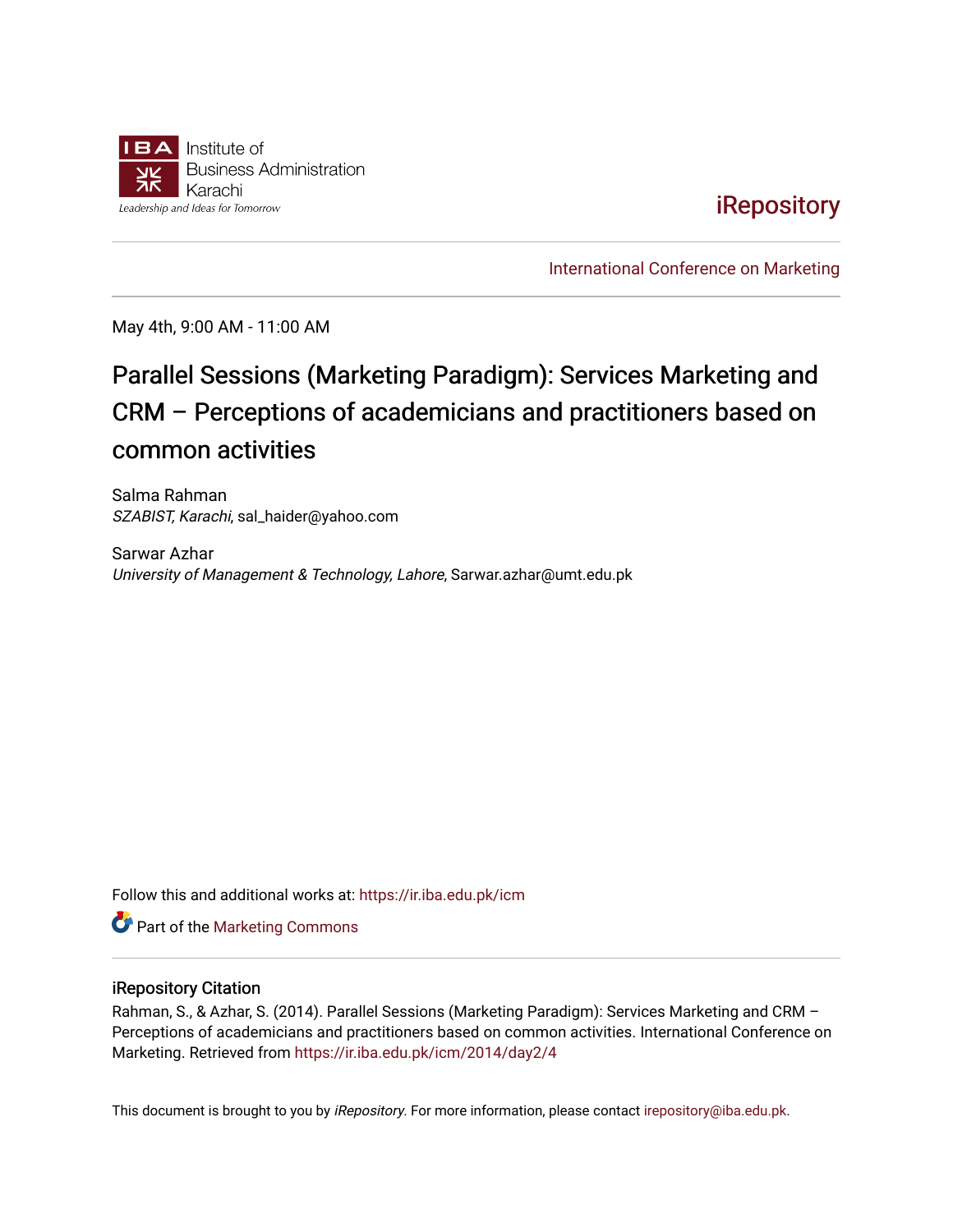



# **Services Marketing and CRM – Perceptions of academicians and practitioners based on common activities**

Salma Rahman\*, SZABIST, Karachi salma. [rahman@szabist.edu.pk,](mailto:rahman@szabist.edu.pk) [sal\\_haider@yahoo.com](mailto:sal_haider@yahoo.com)

Dr. Sarwar Azhar, University of Management & Technology, Lahore [Sarwar.azhar@umt.edu.pk](mailto:Sarwar.azhar@umt.edu.pk)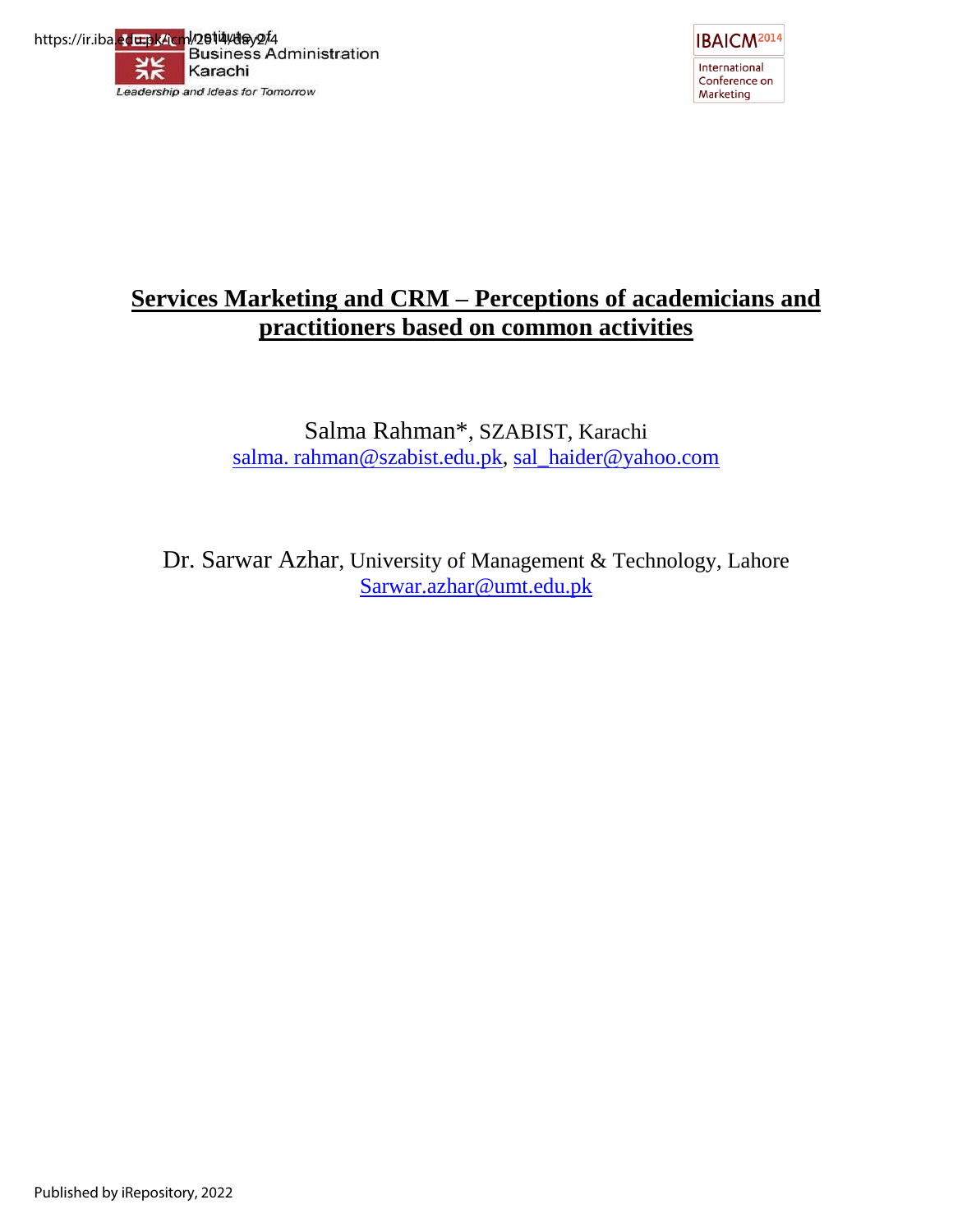



# **Similarities between CRM and Services Marketing: Perceptions of academicians and practitioners based on common activities**

# **Abstract**

Services marketing and CRM have generated a lot of interest within practicing managers as well as academicians. This paper aims to determine the commonalities in the two paradigms from the viewpoint of academicians as well as practitioners as previous studies indicated a gap regarding the importance being given to CRM as a new paradigm on one hand and its unsuccessful implementation status on the other hand. In order to achieve the above mentioned objectives, research was carried out in two phases. In phase one systematic review of eight Services Marketing and 9 CRM research papers was carried out in order to develop a framework of common activities of Services Marketing and CRM. In the Phase 2 of the research methodology, a questionnaire based survey was conducted to empirically test the logic that SM and CRM are the same and should not be treated as different. The framework developed from Phase 1 through pooling all the common activities from the two concepts of Services and CRM was utilized in developing the survey questionnaire to be used to survey the perception among the 11 academicians from four universities in Karachi and 60 practitioners working in the banking sector in Karachi. The results suggest that the conceptual understanding of the academicians and practitioners regarding the two concepts is on a lower level as both perceive the activities belonging to CRM and service marketing as mostly similar. This supports the notion given in the literature that CRM has evolved from Services Marketing paradigm. This has implications for firms in developing countries such as Pakistan that they should focus on developing and improving their capabilities in services marketing area first before venturing into an area (CRM) which is new and whose effectiveness in terms of firm performance is questionable even globally. This also creates a need to make the academic environment more competitive in terms of the knowledge base of the academicians which would in turn enhance the abilities of the practicing managers.

# **Introduction**

The aim of the present research is to answer if firms in developing countries such as Pakistan should focus on developing the services marketing capability or instead focus on developing the much proclaimed CRM capability. This is investigated by taking the viewpoint of both academicians and practitioners as the two concepts have generated a lot of interest within practicing managers as well as academicians. Researchers have focused on them a lot in their researches (e.g. Blois, 1974; Wyckham, Fitzroy & Mandry, 1975; Gronroos, 1982; Lovelock, 1983; Parasuraman, Zeithaml & Berry, 1985; Berry & Parasuraman, 1991; Zeithaml et. al. ,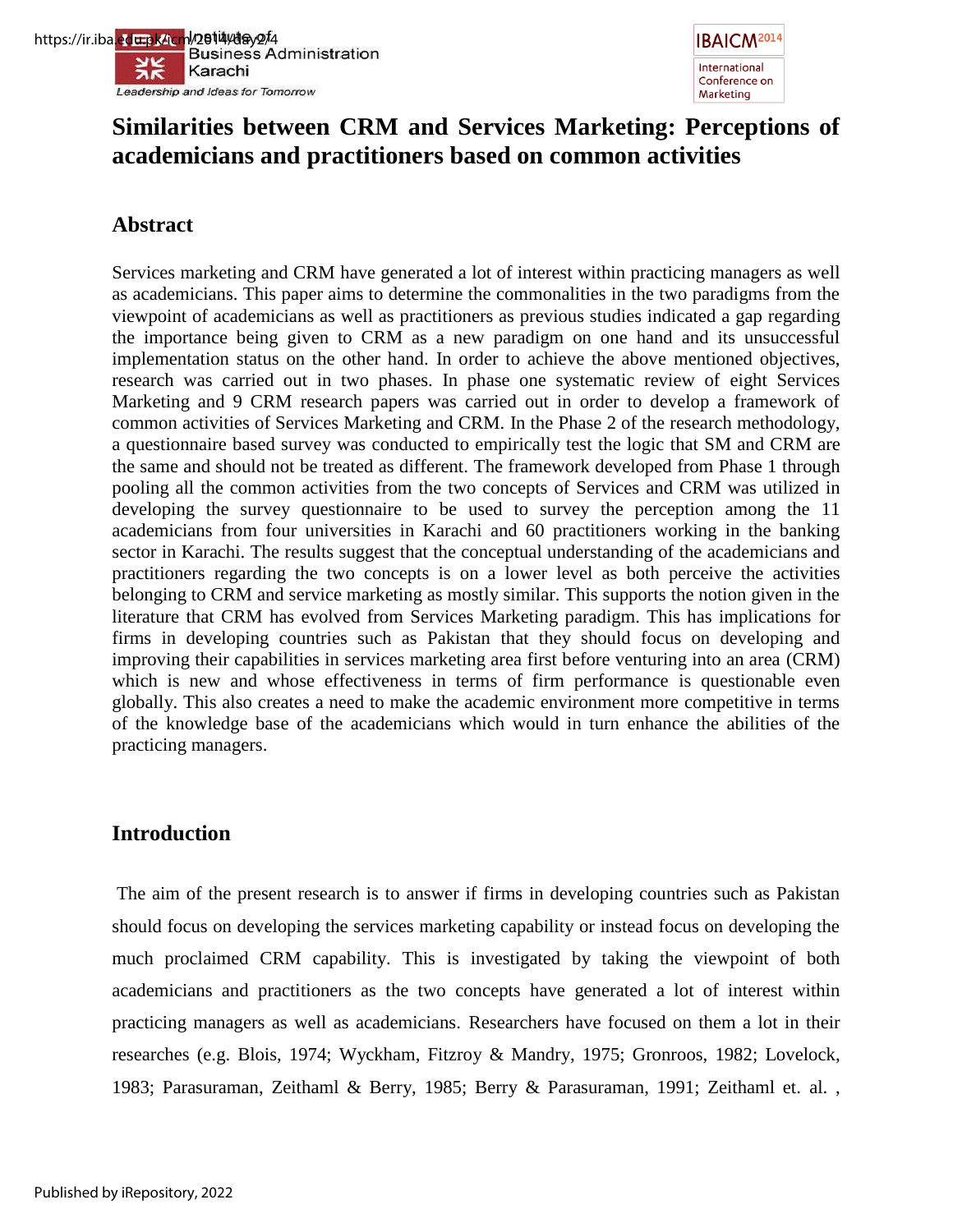https://ir.iba.edu.pk/icm<sup>l</sup>/2614/day2<sup>/</sup>4<br>Business Administration ※ Karachi Leadership and Ideas for Tomorrow



1996; Taylor & Baker, 1994; Beckett-Camarata et al, 1998; Parvatiyar & Sheth, 2001; Payne & Ryals, 2001; Dib & Meadows, 2004; Reinartz et al., 2004; Frow and Payne, 2005; Jain, 2005; Boulding et al., 2005; Raman, Wittman & Rauseo, 2006; Persson, 2011; Wang & Feng, 2012 ). Notwithstanding the similarities between the two, CRM has been publicized as the new trend in the marketing literature, with the premise of returning substantial gains and returns on marketing investments (e.g. Glazer, 1997; Zablah et.al., 2004). However, research shows that majority of CRM implementation efforts are unsuccessful in terms of improved performance (Thompson, 2003; Dickie, 2005; Rahman & Azhar, 2008; Mandic, 2011).

Researchers have associated CRM with various concepts, such as IT use in implementing relationship marketing (Ryals and Payne, 2001) or a connection between IT and marketing strategies (Glazer, 1997), or a resource related to technology induction (Raman, Wittman and Rauseo, 2006). However, a large amount of resources are being spent in implementing CRM activities (Rahman and Azhar, 2008). Aberdeen research carried out in 2002 found out that over \$13 billion was spent in implementation of CRM activities (Thompson, 2003). The outcome in the form of improved performance as a result of this investment is questionable (Rahman and Azhar, 2008). Dickie (2005) as quoted in Raman, Wittman & Rauseo (2006), informs that a survey of 1337 organizations, which had implemented CRM systems, only 25% reported improvement in performance. This result is significant for developing market economies that are becoming enamored with the concept of CRM without sufficient empirical support to establish in their organizations the dimensions that are considered as part of the CRM system.

According to Gronroos (1994), CRM has evolved from services marketing paradigm. Accordingly, CRM was referred to as a "paradigm shift" in the beginning (Jain, 2005; Siems, 2012), but later researchers started voicing their concerns over its ability to completely take over from services marketing paradigm (Brodie et al. 1997; Payne, 2000; Bonnemaizon, Cova and Louyot, 2007, Rahman and Azhar, 2008). According to Kuhn (1970), paradigm shift is necessitated when the problem solving capability of the existing paradigm becomes inadequate and a "crisis" situation develops which is resolved only by taking on a new framework. He further states that the two paradigms should be incommensurable or should be incompatible with each other because of lack of common standards of comparison (Kuhn, 1970). This should make them distinct and not similar in nature. Therefore, for a successful transition from Services marketing to CRM, then the capabilities necessary for CRM implementation and success have to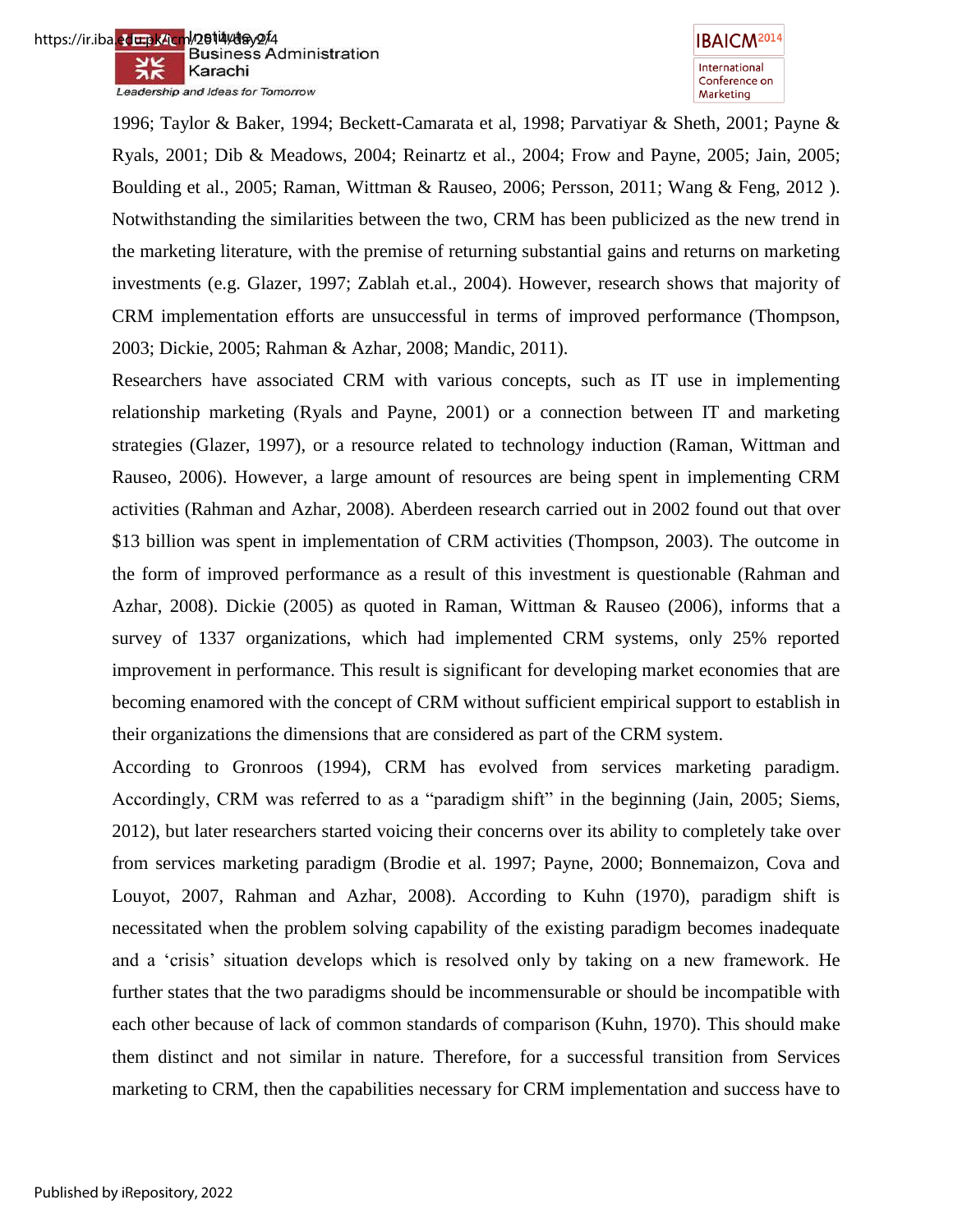be incorporated in the academics area, which could subsequently be inculcated to the future practitioners. If a successful transition does not happen then it might be possible that the new knowledge creates confusion in the market with some people having some idea about it and some not having any idea at all. Hence, before investigating the failure of CRM, the two paradigms need to be investigated as to their level of similarities in activities from academicians as well as practitioners point of view.

Therefore, this paper aims to determine the commonalities in the two paradigms from the viewpoint of academicians and practitioners and to determine their perceptions whether they agree of differ in the two paradigms being different or similar.

# **Literature Review**

# **Services Marketing**

One of the simple and broad definition of services is given by Quinn, Baruch, and Paquette (1987), according to which services are considered to be all those activities related to an economy the output of which is not in the form of a physical thing, it (services) cannot be stored because it is consumed at the time when their production is completed and it also provides enhanced value in various forms such as amusement, comfort or health that constitutes intangibles for its buyers. Services businesses need to adopt consumer-oriented marketing concept (Bessom, 1973). Services sector was lacking in the implementation of this concept (Rathmell, 1974). Rathmell (1974) emphasized on services businesses to implement marketing orientation concept through services marketing theory. A number of researchers have provided conceptualizations of the term "market orientation" (e.g. Kohli and Jaworski, 1990; Day, 1994; Narver and Slater, 1990 etc). Generally a common stream emerging from the works of these researchers suggest three important orientations – customer, competitor and inter-functional coordination in a firm. Thus by presuming an outward focus on customers and competitors, firms can enhance their innovation capability by gaining knowledge and consumer insights and specific customer requests and complicated problems could be addressed by forming and empowering inter-functional coordination teams (Hoffmann, 2000). As market orientation involves organizational and informational resources, it can become a source of SCA (Hunt & Morgan, 1995)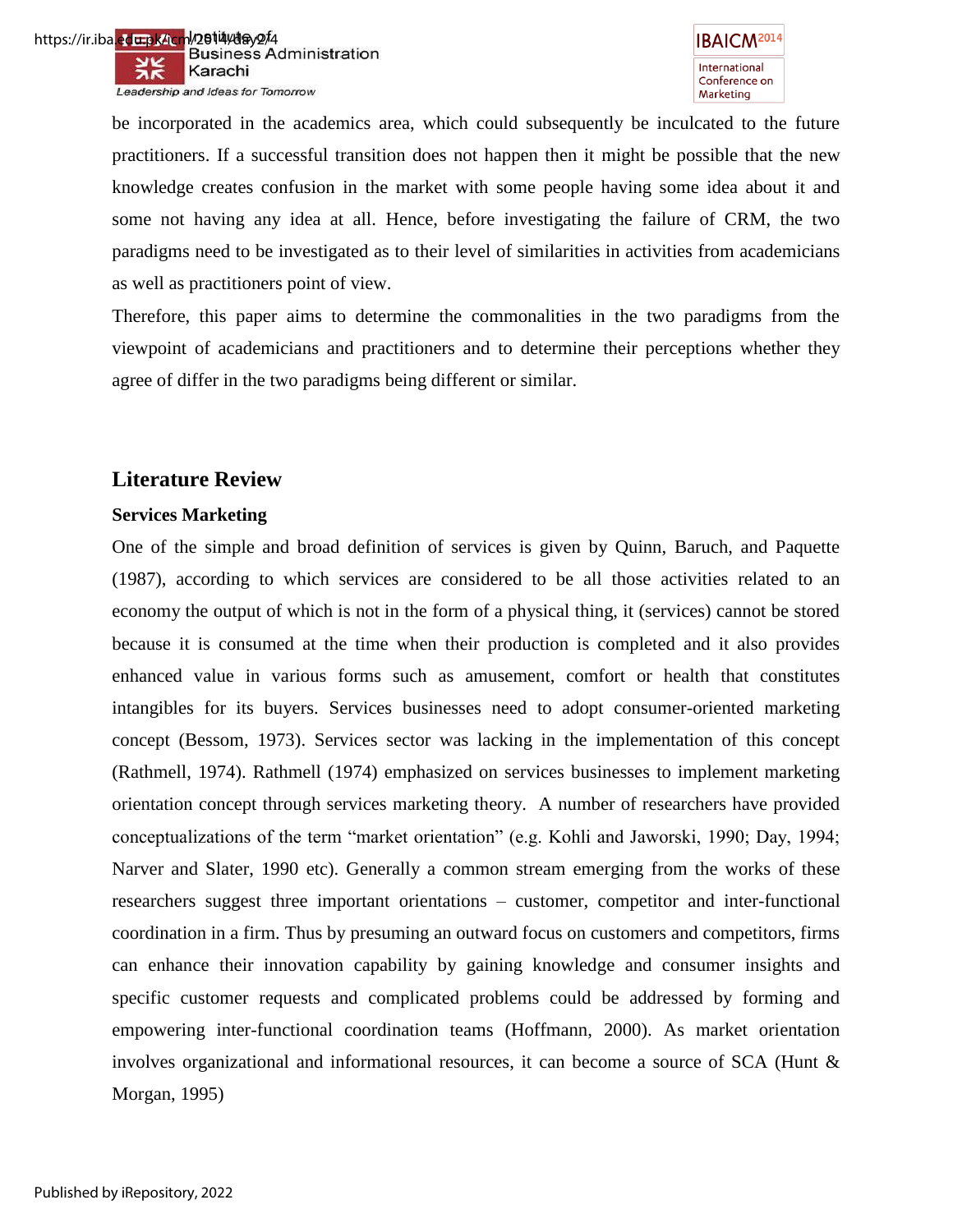



Apart from market orientation, importance of internal marketing's role and relationship-building strategies are also important (Berry, 1983). Relationship marketing concept can provide a source of competitive advantage. According to Hoffmann (2000), various resources have the ability to be combined and this, in turn, creates a higher level of resources, or competencies that can help achieve a competitive advantage. For example, a long-term relationship cannot be replicated by competitors and resources such as trust or reputation cannot be purchased, therefore, the relationships that are developed to obtain various resources such as that related to organization itself, relational or information related will eventually form a SCA (Hoffmann, 2000). As mentioned earlier in chapter 1 that the aim of the thesis is to determine whether Services Marketing and CRM are distinct paradigms or not. The paper, as mentioned earlier, suggests that the two are similar and not entirely distinguishable, where as in theory CRM is being treated as a separate paradigm. The earlier discussion also points towards the presence of relationship marketing in services marketing, which suggests that a paradigm shift is taking place where services marketing activities are being incorporated in Relationship Marketing and subsequently in CRM. This is further explained in the next section on CRM.

### **CRM**

During 1986 – 1993, one of the topics in marketing that gained significant attention was Relationship Marketing. Relationship marketing was a new topic at this time and has not yet gained wide acceptability in the area of marketing. The critics of this subject argued that the concept is poorly defined and does not reflect the paradigm shift in marketing thought with which it has been attributed (Palmer, 1994). Services marketing was considered a strategic element in marketing of services as well as manufactured goods. Relationship marketing follows the concept of augmented product given by Levitt (1960) which stresses that consumers are interested in the total buying experience, not just the core product because it tries to find the specific elements of the exchange process that produce value to the customer (Boulding, Staelin, Ehret and Johnston, 2005).

According to Dibb and Meadows (2004), the growing interest in relationship marketing pertains more for the financial services. They put forward four arguments to prove their point. First is that the relative intangibility of the products has emphasized the need to build differential advantage through improved service quality (Perrien & Ricard, 1995). Second, due to increase in deregulation in the financial services sector competition has gone up and consequently the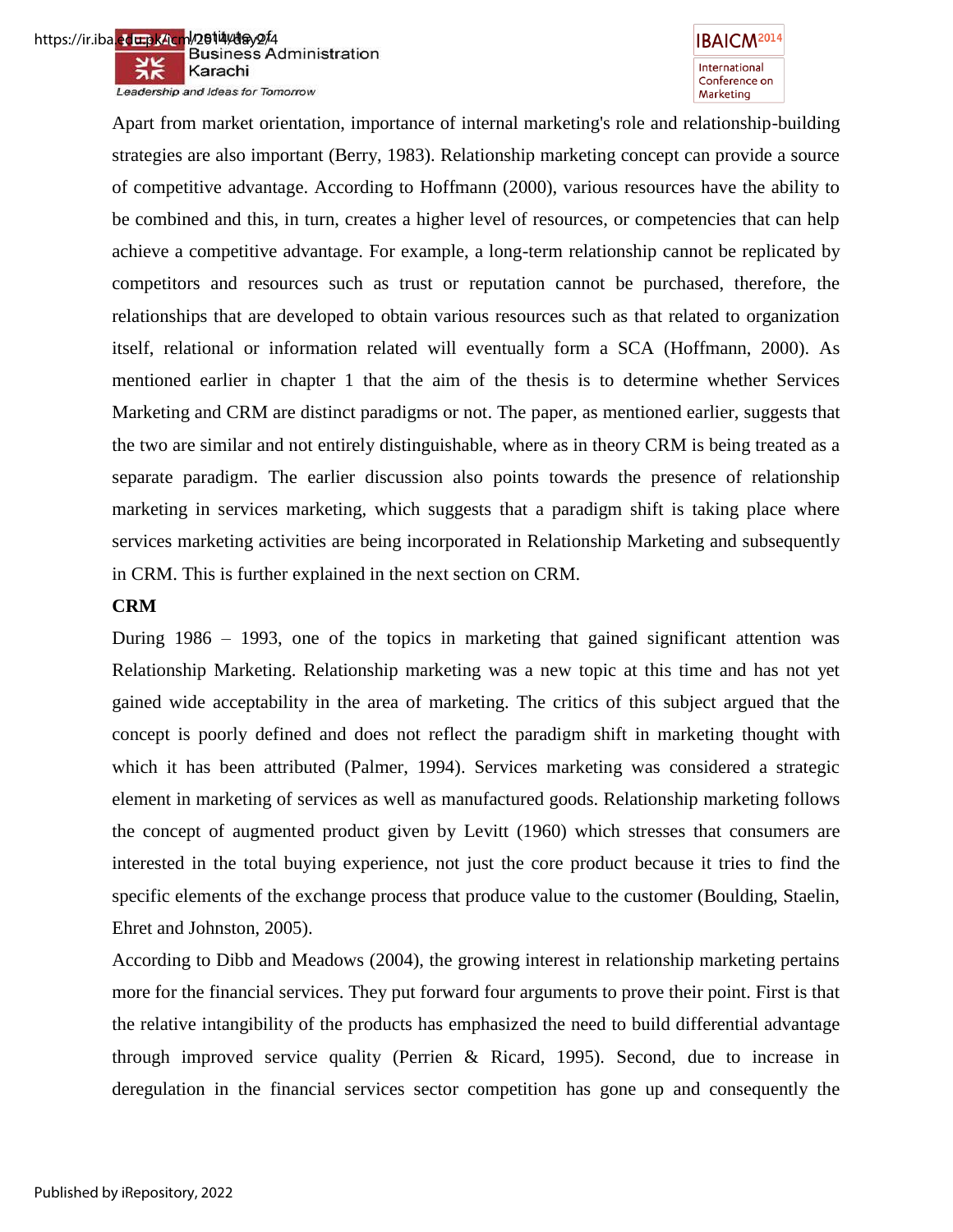



relationship marketing's ability to protect the customer base has become even more important (Reichheld & Sasser, 1990; Turnbull & Valla, 1990). Third argument points towards a learning relationship between customers and suppliers (Peppers & Rogers, 1995), and in doing so the customers can achieve proper service delivery which forms a major element reflected by lifetime value of the customer in the financial service sector. The fourth and the closing argument is related to the benefit of fast and far-reaching technological change in understanding the customers' needs and buying behavior. Although CRM is a new terminology and is being adopted across different sectors it is 'simply a fresh perspective on relationship marketing ideas' (Dibb & Meadows, 2004). They further opine that CRM perspective is particularly concerned with the impact of direct and database marketing on an organization's ability to create and build linkages with its customer base.

According to Chaffey et. al. (2000),acquiring customer knowledge and segmenting market based on individual customer form a part of one-to-one marketing which is also similar to relationship marketing. Further, they create a link between direct marketing and database marketing, in which a product is made available at individual customer level through various media and the information related to customers is stored and accessed in order to utilize the strategic and marketing opportunities.

Therefore, CRM is a 'new-old' concept that is inextricably connected with more traditional relationship marketing principles. One implication of this connection is that there ought to be a possibility of applying theoretical frameworks developed for explaining different levels of relationship marketing to CRM as tools for measuring performance (Dibb & Meadows, 2004) Zablah et al. (2004) have classified the CRM definitions in the context of process, strategy, philosophy, capability or as a technological tool. These elements have to receive equal focus to gain success with CRM implementation. Glazer (1997) defines CRM as 'strategic bridge' between IT and marketing strategies which focuses on building long-term relationships as well as firm profitability. This gives rise to 'information intensive strategies' (Glazer, 1997). One common misconception regarding CRM is regarding it as being synonymous with technology (Reinartz et. al., 2004). This paper opines that CRM is more similar in major details with services marketing, except for the type and emphasis on technology. The reason can be traced to CRM's emergence in the information technology vendor community and practitioner community in the 1990s, (Payne and Frow, 2005). But CRM implementation efforts have not always resulted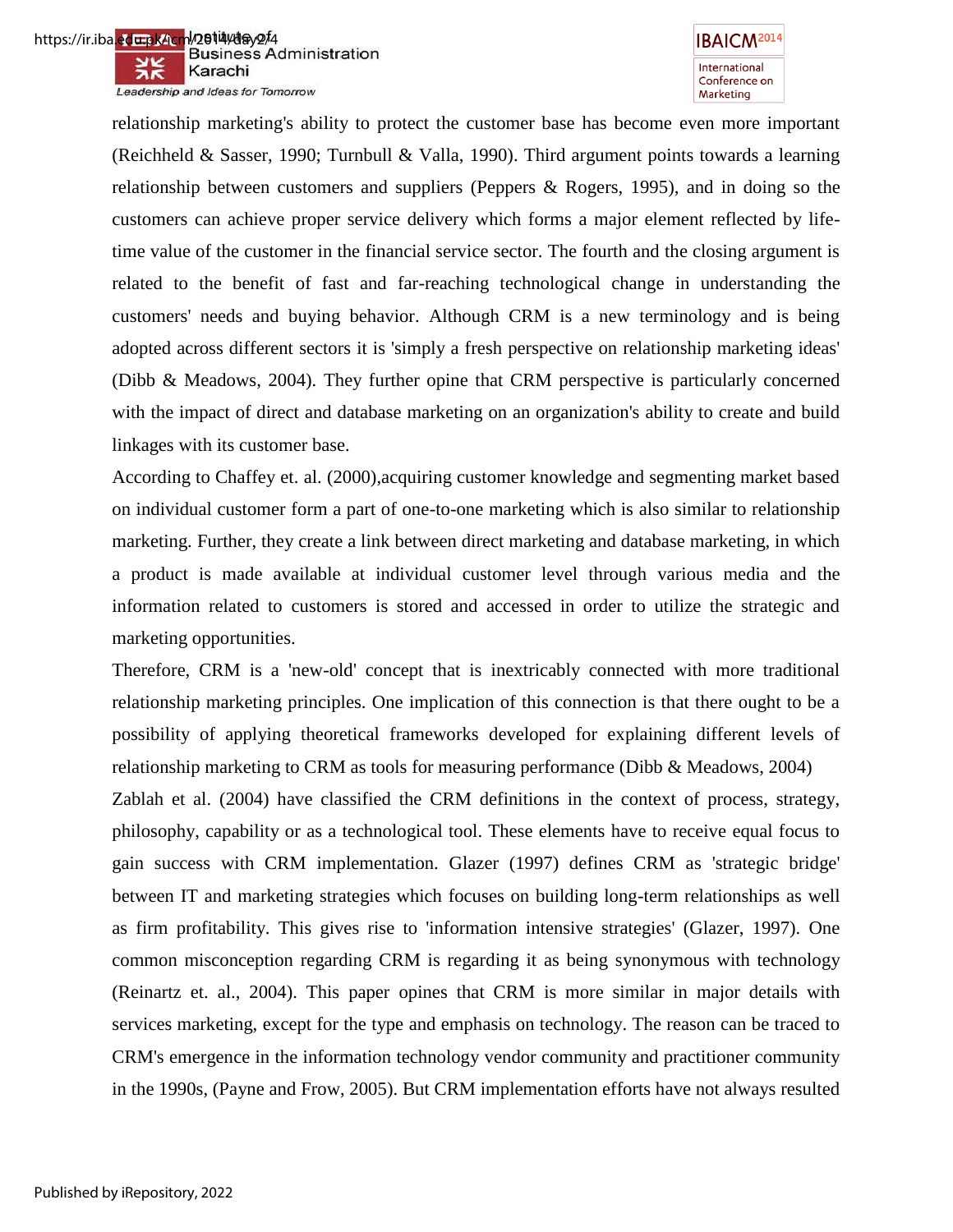



in success. One of the key reasons given for this failure is viewing CRM as a technology initiative only (Kale, 2004).

According to the resource-based view, Services marketing and CRM can be considered as internal resources that have the ability to be sources of sustainable competitive advantage. This competitive advantage results in better performance outcomes. On the other hand, information technology cannot be considered as a source of sustained competitive advantage that is quite evident from the vast literature on IT's effect on performance and also its inability to satisfy the four major resource attributes of value, rarity, non imitability and non-substitutability. Therefore, this suggests that Services marketing has the ability to be a source of competitive advantage, whereas CRM while having essentially the same dimensions of activities as in Services marketing, except for technology orientation is also a source of competitive advantage as far as its similarities with Services marketing are concerned. Also, the knowledge base of Services marketing and CRM in Academicians becomes a pre-requisite for effective implementation of the concepts by the practitioners who are coming from the educational institutions where such academicians are responsible for imparting such knowledge.

The various dimensions that constitute the precepts of Services marketing and CRM are quite similar as discussed in the literature review. CRM has been considered as an application of oneto-one marketing and relationship marketing (Peppers et. al., 1999). The role of internal marketing or employees' role has also been emphasized by Services marketing (e.g. Subramony et. al., 2004; Gronroos, 1982) as well as CRM (e.g. Yim et. al., 2004; Zablah et. al., 2004). The concept of CRM is not complete without appropriate human interaction with processes and systems involved in technology and related data (Plakoyiannaki, 2005; Boulding et. al., 2005). The elements in CRM that include processes, strategy, people and technology have to receive equal focus for successful implementation (Yim et. al., 2004). One of the proposition given by Boulding et. al. (2005) mentions; "In order to implement CRM effectively, coordination between channels, tehnologies, customers and employees has to be present (Boulding et al 2005, p.161) and in Services marketing as well, the activities need to be implemented ensuring that they cover all aspects of strategy, people, processes and technology. Similarly, other operational elements that receive similar focus in Services marketing as well as CRM are interactive marketing activities and technology. This suggests that CRM basically entails similar activities as that of Services marketing. In other words, CRM is a part of Services marketing, which constitutes the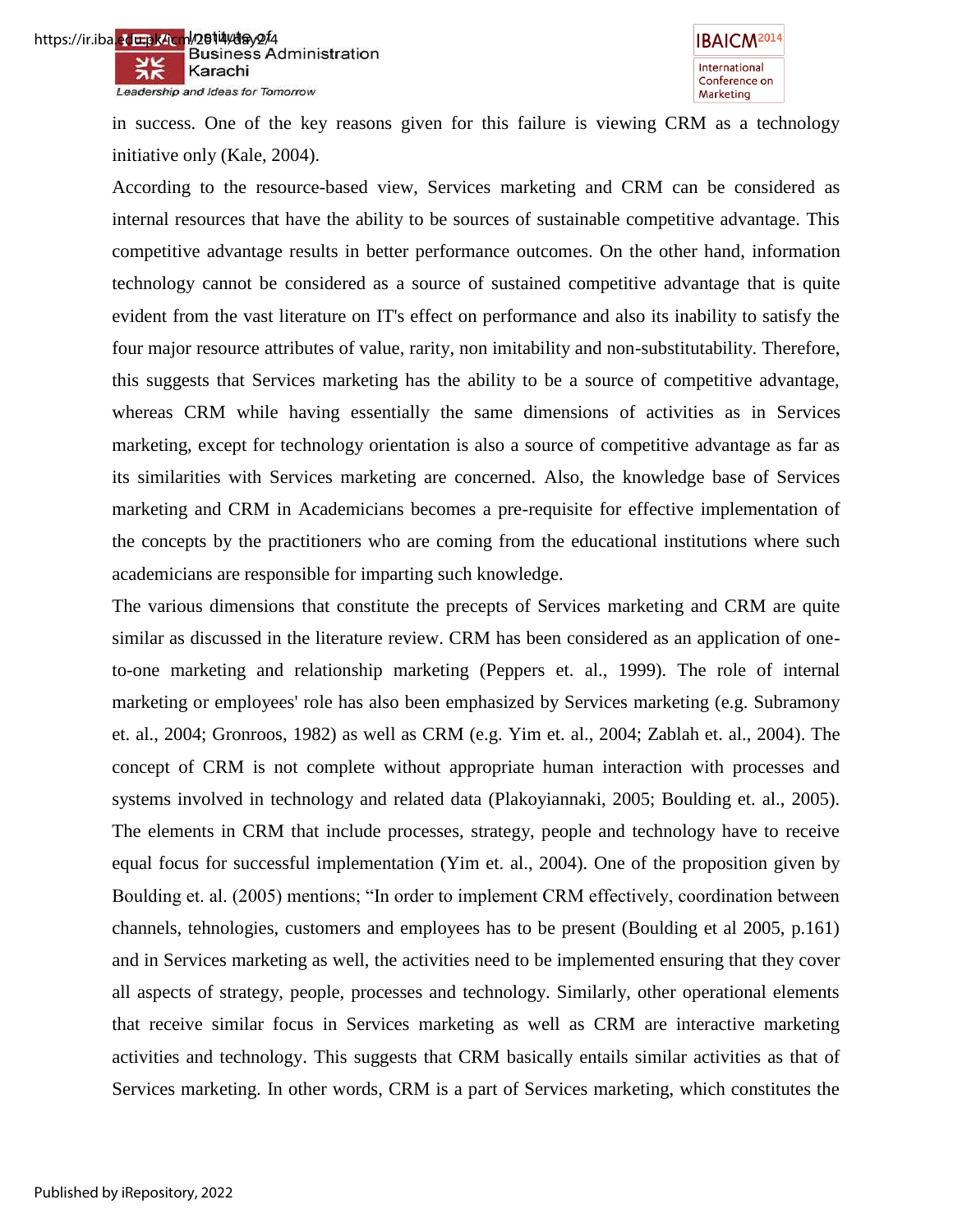



same elements or activities. This means that implementing Services marketing in its totality should be the same as CRM implementation. Therefore, according to this paper if the Services marketing activities are fully implemented this would result in better performance. Maybe at this time establishing CRM is too immature as suggested by Bonnemaizon, Cova and Louyot (2007), it is still a thing of the future. Therefore, funds and investments in further strengthening implementation of services marketing paradigm could be the right step in the right direction instead of investing in CRM systems

A prior study conducted by the author of this paper (Rahman and Azhar, 2008) provided the necessary impetus for the present research, the results of which suggested that implementing services marketing precepts would be more beneficial compared to implementing CRM paradigm in the banking industry in Pakistan. The focus of the research was to determine commonalities in the activities of both Services Marketing and CRM, and then using these common denominated activities to ascertain whether service oriented Pakistani firms such as banks are performing these activities. A framework based on the common activities was presented and the activities were grouped into four factors that included employee training  $\&$ support, operational strategy focus, customer focus and process orientation. The results suggested that the service firms, banks in particular, are far behind in implementing the services marketing activities successfully. The four groups of activities mentioned earlier are not being implemented by the banks equally; customer oriented focus is being paid the least amount of attention, while operational strategy is the one being given the most attention and among the two remaining areas, employee training and support is comparatively more important for banks. The results suggested that instead of focusing on CRM, it will be more logical to focus on implementing services marketing precepts, as according to the literature CRM has been referred to as the evolution of services marketing paradigm. This is supported by Erffmeyer and Johnson (2001) who posit that the lack of successful implementation of CRM lies in the lack of capabilities. Therefore if a paradigm shift has to take place from services marketing to CRM, then the capabilities necessary for that shift has to be developed fully in order to shift to the new paradigm. Before investigating this issue, it is important to know whether the academicians as well as practitioners agree on the frames of the two paradigms or not. And if they do then what is the extent of this agreement before going into any further investigation.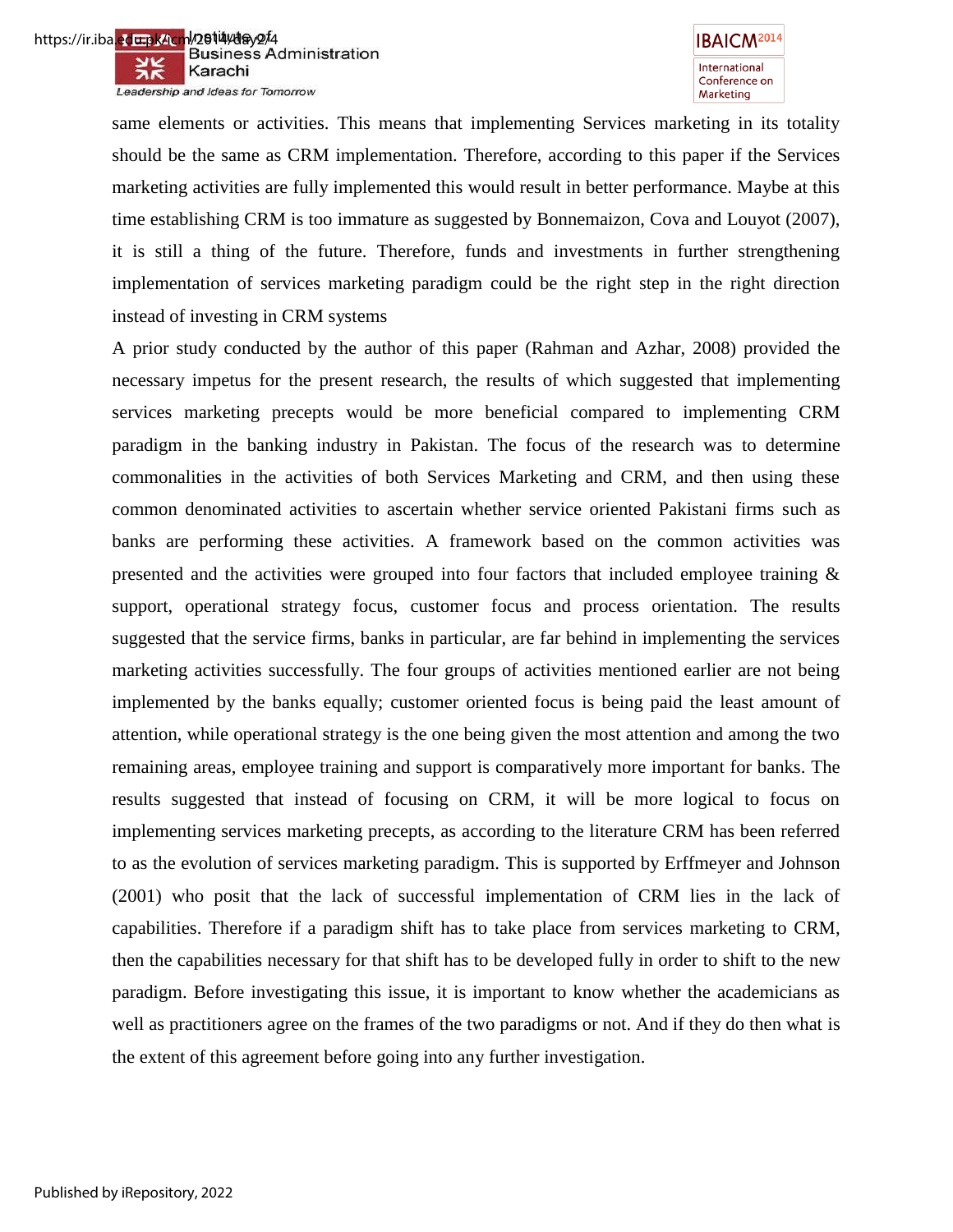



# **Objective & Hypotheses**

Keeping the above discussion in view, the major objective of this paper is to analyze whether the thinking process of academicians and practitioners is same or not. If both academicians and practitioners think that the two paradigms are distinct or similar then this means that they agree on the frames relevant to the two paradigms.

The hypotheses that were subsequently developed were:

**H1a:** Academicians treat activities of Services marketing and CRM as similar

**H1b:** Practitioners treat activities of Services marketing and CRM as similar.

**H1c:** Academicians and practitioners perceive Services Marketing (SM) and Customer Relationship Management (CRM) as synonymous and not distinct.

# **Research Methodology**

In order to achieve the above mentioned objectives, research was carried out in two phases. The phase 1 undertakes systematic review as the methodology used for drawing out the common activities from the two areas of SM and CRM. In the second phase, survey, which is a different form of methodology, is conducted through questionnaires through which an empirical analysis of the hypothesis is conducted.

 In phase one systematic review of eight Services Marketing and 9 CRM research papers was carried out in order to develop a framework of common activities of Services Marketing and CRM. For identifying the studies to be used in the research, a comprehensive literature search was carried out to locate appropriate studies to be used in the analysis.

Depending on the database, the search strategy and the search terms varied. The search term that was used first was "Services Marketing" and the period defined was from 1980 - 2007. The results were further narrowed by subject by adding "marketing" term. This generated a total of 1232 research papers. The selection of Services Marketing research papers for developing the integrative model was based on the following criteria:

- The research paper had to involve services marketing dimensions like employee attitudes, service climate etc.
- Preferably, the impact of service dimensions on outcomes such as customer satisfaction was also empirically tested. However, the paper does not empirically test the impact of Services marketing and CRM activities on performance outcomes.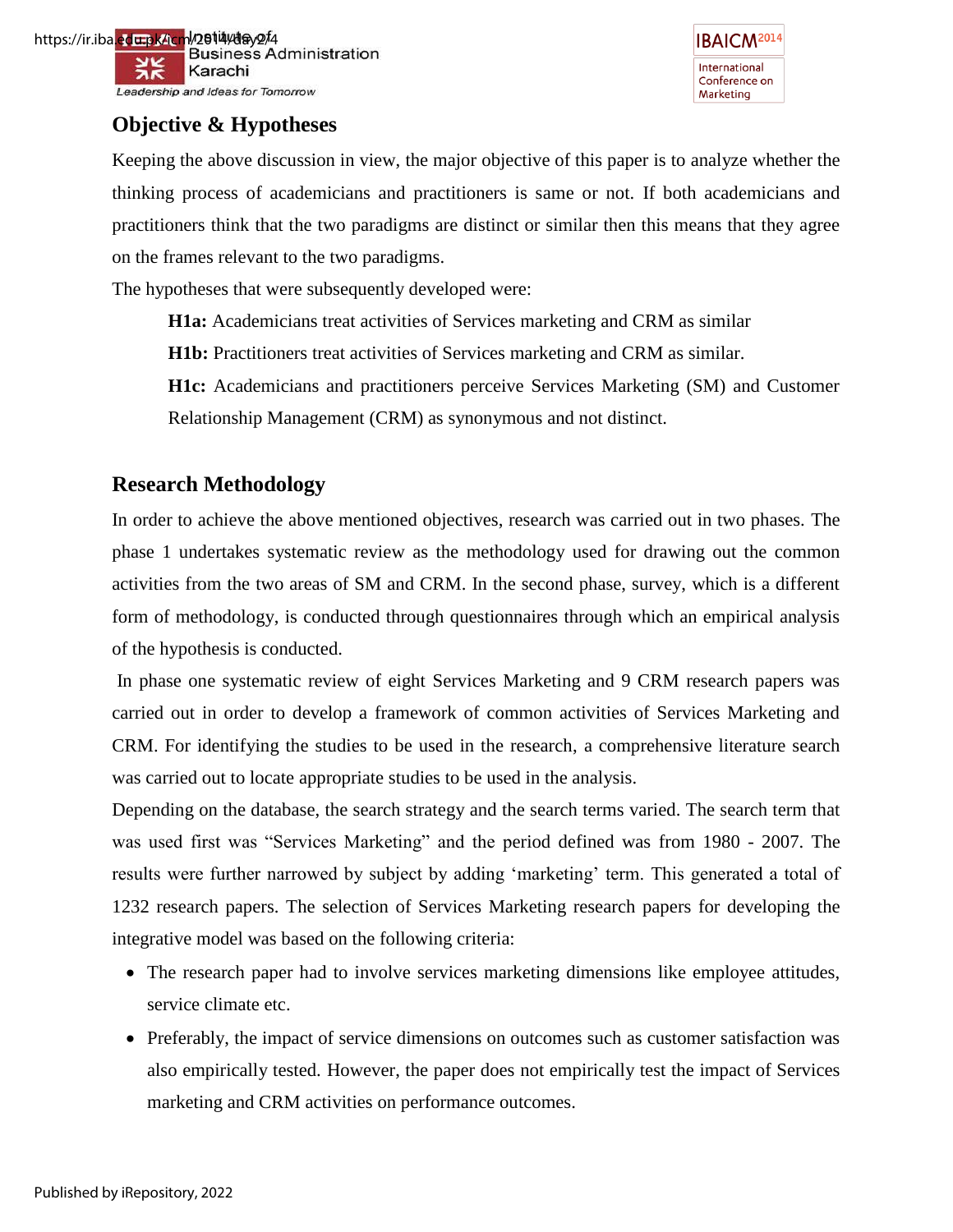



Based on these criteria a total of eight research papers were finally selected.

Similarly, for CRM the search term used was "customer relationship management". Subject 'customer relationship management' further narrowed the results. This resulted in 351 research papers. The selection of CRM papers was based on the criteria that the research paper had to involve CRM dimensions or activities and should preferably include their impact on outcomes such as customer satisfaction. In the final selection a total of 9 research papers were selected satisfying the above mentioned criteria.

A total of 17 studies related to both the areas were finally included in the research. This size was considered acceptable since there is no specific rule for minimum number of studies.

All the common activities related to Services marketing and CRM were pooled together from the 17 papers. The details of all activities noted in the articles are presented in Table 1a (Services marketing) and Table 1b (CRM). Common themes or dimensions related to both areas were drawn from table 1a and 1b have been consolidated and presented in Table 2. For example, in case of Services marketing, the framework by Johnson (1996) includes meeting customer needs, while Liao & Chuang (2004) also focus on service climate that includes seeing to the needs of the customer. In the area of CRM, Yim et al. (2004) and Raman et. al. (2006) also emphasizes understanding the customers' needs and having a customer-centric orientation. Therefore, all these have been included under one column of the table 3. Similarly training of employees as an activity is relevant to both CRM and Services marketing; therefore they are also listed under a column. Thus, common activities have been integrated into common themes or similar areas of focus.

In the Phase 2 of the research methodology, a questionnaire based survey was conducted to empirically analyze the hypotheses. This phase would consist of empirically testing the logic that SM and CRM are the same and should not be treated as different. The framework developed from Phase 1 through pooling all the common activities from the two concepts of Services marketing and CRM was utilized in developing the survey questionnaire to be used to survey the perception among the academicians as well as practitioners that the activities of SM and CRM are the same. A total of 62 items were converted into questionnaire with nominal scales. The scale items associated with each of the common dimensions were derived from the research papers from where they were taken. As the questionnaire consists of the activities belonging to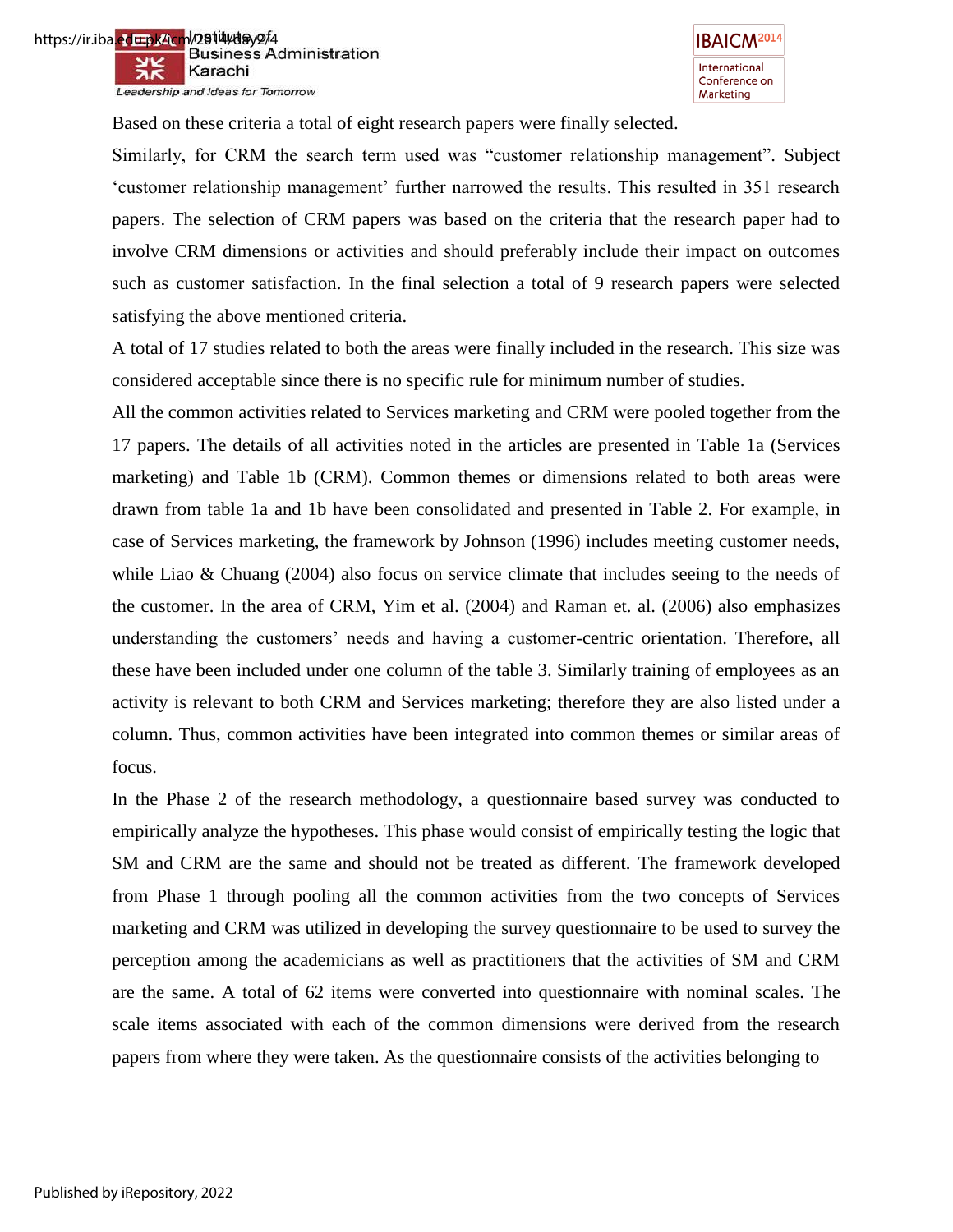# ACTIVITIES Table 1a: Services marketing Activities **Table 1a: Services marketing Activities**

|                   | other employees<br>expectations of<br>current, new &<br>sales employees<br>communicate to<br>the<br>శ<br>This includes the<br>extent to which<br>relationship<br>expectations<br>customers.<br>potential<br>service<br>Sales<br>about                                                                                                                    |                                                                                                                                                                                                                                                                                                                                                                                                                                                                                                                                                                                                                                                                       |                         |                                           |
|-------------------|----------------------------------------------------------------------------------------------------------------------------------------------------------------------------------------------------------------------------------------------------------------------------------------------------------------------------------------------------------|-----------------------------------------------------------------------------------------------------------------------------------------------------------------------------------------------------------------------------------------------------------------------------------------------------------------------------------------------------------------------------------------------------------------------------------------------------------------------------------------------------------------------------------------------------------------------------------------------------------------------------------------------------------------------|-------------------------|-------------------------------------------|
|                   | Employee service<br>branch employees go<br>out of their way to<br>problems, cooperate<br>are<br>for<br>$\mathbf{the}$<br>to which<br>customer<br>customer<br>$\circ$<br>excellent<br>feel<br>This means<br>శ<br>responsibility<br>orientation<br>providing<br>committed<br>to solve<br>heir work.<br>problems,<br>personal<br>extent<br>service<br>solve |                                                                                                                                                                                                                                                                                                                                                                                                                                                                                                                                                                                                                                                                       |                         |                                           |
|                   | employees in their<br>set<br>customer<br>support<br>the<br>which<br>ళ<br>$\circ$<br>quality<br>ð<br>Management<br>means<br>commitment<br>orientation<br>$\epsilon$<br>demonstrate<br>service &<br>excellent<br>managers<br>examples<br>service<br>extent<br>service<br>efforts.<br>This                                                                  |                                                                                                                                                                                                                                                                                                                                                                                                                                                                                                                                                                                                                                                                       |                         |                                           |
|                   | provide superior<br>that<br>includes<br>employees who<br>& take<br>personal interest<br>resolving<br>& making it<br>ಳ<br>go<br>excellent service<br>ళ<br>accomplishments<br>recognition<br>recognizing<br>celebrating<br>rewarding<br>Rewards<br>delivering<br>problems,<br>customer<br>service<br>service<br>clear<br>.≘                                |                                                                                                                                                                                                                                                                                                                                                                                                                                                                                                                                                                                                                                                                       |                         | organization<br>Marketing                 |
|                   | includes<br>ళ<br>services offered,<br>specific roles in<br>service, how to<br>5<br>day-to-day things<br>they can do to<br>deliver excellent<br>deal with angry<br>regularly about<br>excellent service,<br>communicating<br>employees'<br>customers;<br>delivering<br>Training<br>providing<br>sufficient<br>products<br>training                        | Personality                                                                                                                                                                                                                                                                                                                                                                                                                                                                                                                                                                                                                                                           |                         | Innovation<br>Marketing                   |
| <b>ACTIVITIES</b> | includes<br>how to improve<br>success of efforts<br>improve<br>evaluations with<br>information from<br>$\overline{5}$<br>dhe<br>service quality &<br>ಳ<br>service quality,<br>sharing customer<br>Information<br>continuously<br>employees<br>employees.<br>customers<br>seeking<br>tracking<br>seeking<br>This<br>$\mathbf{S}$                          | $\operatorname{\sf not}$<br>$\mathtt{S}$<br>$\frac{a}{b}$<br>level<br>pay,<br>$\boldsymbol{\mathsf{s}}$<br>includes<br>promoting good<br>Performance<br>performance,<br>tying ages<br>incentives<br>employees'<br>employees'<br>employees<br>providing<br>monetary<br>position.<br>rewards<br>regular<br>related<br>higher<br>This                                                                                                                                                                                                                                                                                                                                    | Service<br>support      | Differentiated<br>marketing               |
|                   | This includes the extent to<br>contribute to the delivery of<br>which policies & procedures<br>Service system<br>excellent service                                                                                                                                                                                                                       | sympathetic & reassuring if<br>something is wrong, having<br>check, quick & prompt<br>service, handling busy times<br>introducing<br>answering<br>customer questions in a<br>being<br>being<br>as cleanliness of the dining<br>staff<br>members being clean, neat<br>& well dressed, serving food<br>customers' best interests at<br>This includes aspects such<br>restrooms,<br>exactly as ordered,<br>providing accurate guest<br>customers to menu items,<br>ingredients & method of<br>to customers'<br>wants,<br>manner,<br>$\sigma$<br>Service Training<br>preparation,<br>ಳ<br>importance<br>¥<br>smoothly,<br>sensitive<br>friendly<br>needs<br>heart<br>area | Monetary support        | Proactive marketing                       |
|                   | extent to<br>which different parts of the<br>$\ddot{\circ}$<br>ated by<br>units in<br>providing excellent service<br>to internal customers<br>r needs $\&$<br>company cooperate<br>service, demonstrated<br>Service support<br>This means the<br>teamwork b/w<br>meeting customer<br>deliver                                                             | influence<br>opinions<br>decisions<br>work<br>resolving<br>the work<br>meetings<br>customer complaints on<br>whether<br>work,<br>بة<br>Involvement, e<br>what goes on in t<br>area, employees'<br>their<br>This includes<br>contribution in<br>employees can<br>new<br>developments,<br>Employee<br>regarding<br>their own.<br>effecting<br>$\overline{5}$                                                                                                                                                                                                                                                                                                            | Supervisor support      | Corporate image                           |
|                   | $\circ$ $\circ$<br>This means providing a<br>details, and setting standards<br>clear statement explaining<br>what is meant by excellent<br>paying attention to small<br>service &how it is created<br>time<br>questions<br>Service strategy<br>for response<br>cpmplaints.<br>customer                                                                   | item's features and benefits<br>$\,$ customer's $\,$<br>relating item features to a<br>customer's need, explaining<br>customers<br>quickly, asking good<br>questions and listening to<br>find out what customers<br>out and<br>This includes being Friendly<br>& \helpful to customers,<br>Service Climate, e.g.<br>asking<br>want, pointing<br>overcome<br>approaching<br>objections<br>$\circ$                                                                                                                                                                                                                                                                      | Management Support      | Developing a customer<br>oriented culture |
|                   | Johnson<br>(1996)                                                                                                                                                                                                                                                                                                                                        | $\infty$<br>Chuang<br>(2004)<br>Liao                                                                                                                                                                                                                                                                                                                                                                                                                                                                                                                                                                                                                                  | Allschei<br>Schmit<br>శ | Majaro                                    |
|                   |                                                                                                                                                                                                                                                                                                                                                          | $\mathcal{L}$                                                                                                                                                                                                                                                                                                                                                                                                                                                                                                                                                                                                                                                         | ω                       | 4                                         |



Leadership and Ideas for Tomorrow



International<br>Conference on<br>Marketing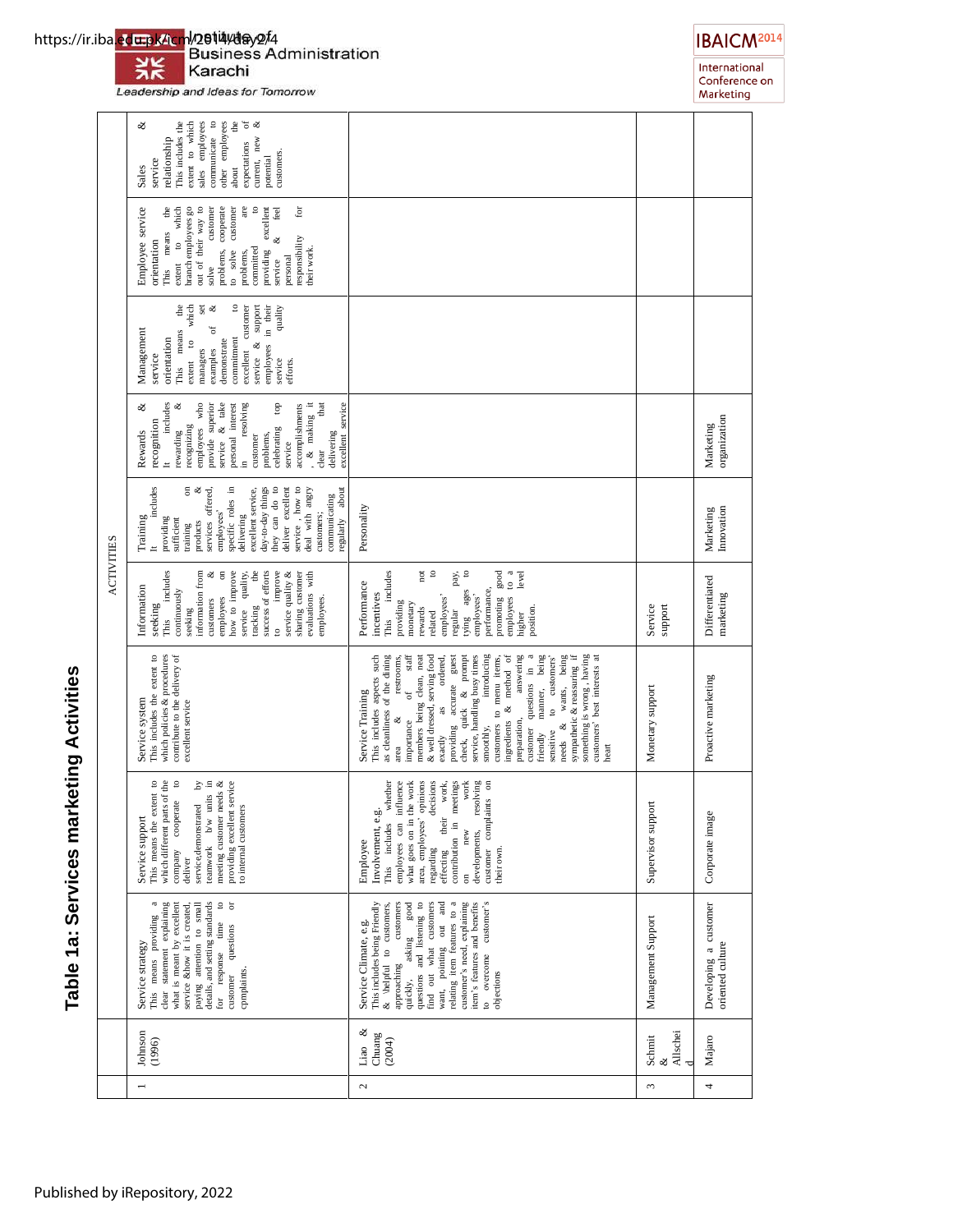https://ir.iba<mark>.ed<del>u.p</del>k/icm</mark>l/2**614/da**y2/4<br>Business Administration 兴 Karachi

Leadership and Ideas for Tomorrow



International<br>Conference on<br>Marketing

|                                                                                                                                                    | participation<br>customer<br>Manage                                                                  | Customer<br>feedback                                        |                                                                                                                                                                                                                                                                                                    |
|----------------------------------------------------------------------------------------------------------------------------------------------------|------------------------------------------------------------------------------------------------------|-------------------------------------------------------------|----------------------------------------------------------------------------------------------------------------------------------------------------------------------------------------------------------------------------------------------------------------------------------------------------|
|                                                                                                                                                    | Utilize unobtrusive<br>mechanisms with<br>who<br>customer<br>personnel<br>contact<br>control<br>have | Support system                                              |                                                                                                                                                                                                                                                                                                    |
|                                                                                                                                                    | $\sigma$ f<br>have<br>Evaluate interpersonal<br>personnel who<br>customer contact<br>competencies    | Teamwork                                                    |                                                                                                                                                                                                                                                                                                    |
|                                                                                                                                                    | $\frac{de}{\sigma}$<br>importance<br>intangibles<br>Recognize                                        | ళ<br>recognition<br>Rewards                                 | "coffee mug and<br>posters" approach to<br>At all costs avoid the<br>service quality.                                                                                                                                                                                                              |
|                                                                                                                                                    | relational<br>Establish<br>markets                                                                   | Training                                                    | $\sigma$<br>positive<br>levels actually do to<br>service climates and<br>identify<br>what managers at all<br>customer satisfaction<br>levels<br>Explicitly<br>produce<br>high                                                                                                                      |
| - Staff satisfaction<br>Staff well being<br>-Work environment<br>turnover<br>evaluation<br>& climate<br>s,                                         | Integrate production<br>and marketing                                                                | Hiring                                                      | the strategic focus<br>Do an analysis of<br>This includes selection<br>training<br>mentoring and career<br>accorded to all<br>systems,<br>systems,<br>development initiatives<br>HRM practices.<br>management<br>programmes,<br>performance<br>procedures,<br>promotion                            |
| ళ<br>Training<br>development<br>Staff                                                                                                              | Collect customer data<br>organizational<br>effectiveness<br>$\sin$                                   | Management support                                          | service<br>place<br>systems<br>This includes Sharing this<br>goals for<br>Rewards and recognition<br>based on achieving these<br>data within organization,<br>their achievement, and<br>quality indicators<br>that focus on<br>setting<br>Specific, difficult<br>measurement<br>щ.<br>goals<br>Put |
| Employee<br>- Compensation $\&$<br>$\circ$<br>Work systems<br>- Job design<br>empowerment<br>organizational<br>recognition<br>structure<br>support | related<br>and<br>Service<br>climate<br>culture                                                      | service quality<br>ళ<br>orientation<br>Customer<br>emphasis | talking to each<br>Get marketing,<br>HRM and OM<br>other                                                                                                                                                                                                                                           |
| Goldstein<br>(2003)                                                                                                                                | Bowen, Siehl<br>& Schneider<br>(1989)                                                                | Pugh et. al.<br>(2002)                                      | Schneider<br>(2004)                                                                                                                                                                                                                                                                                |
| 5                                                                                                                                                  | $\circ$                                                                                              | 1                                                           | ${}^{\circ}$                                                                                                                                                                                                                                                                                       |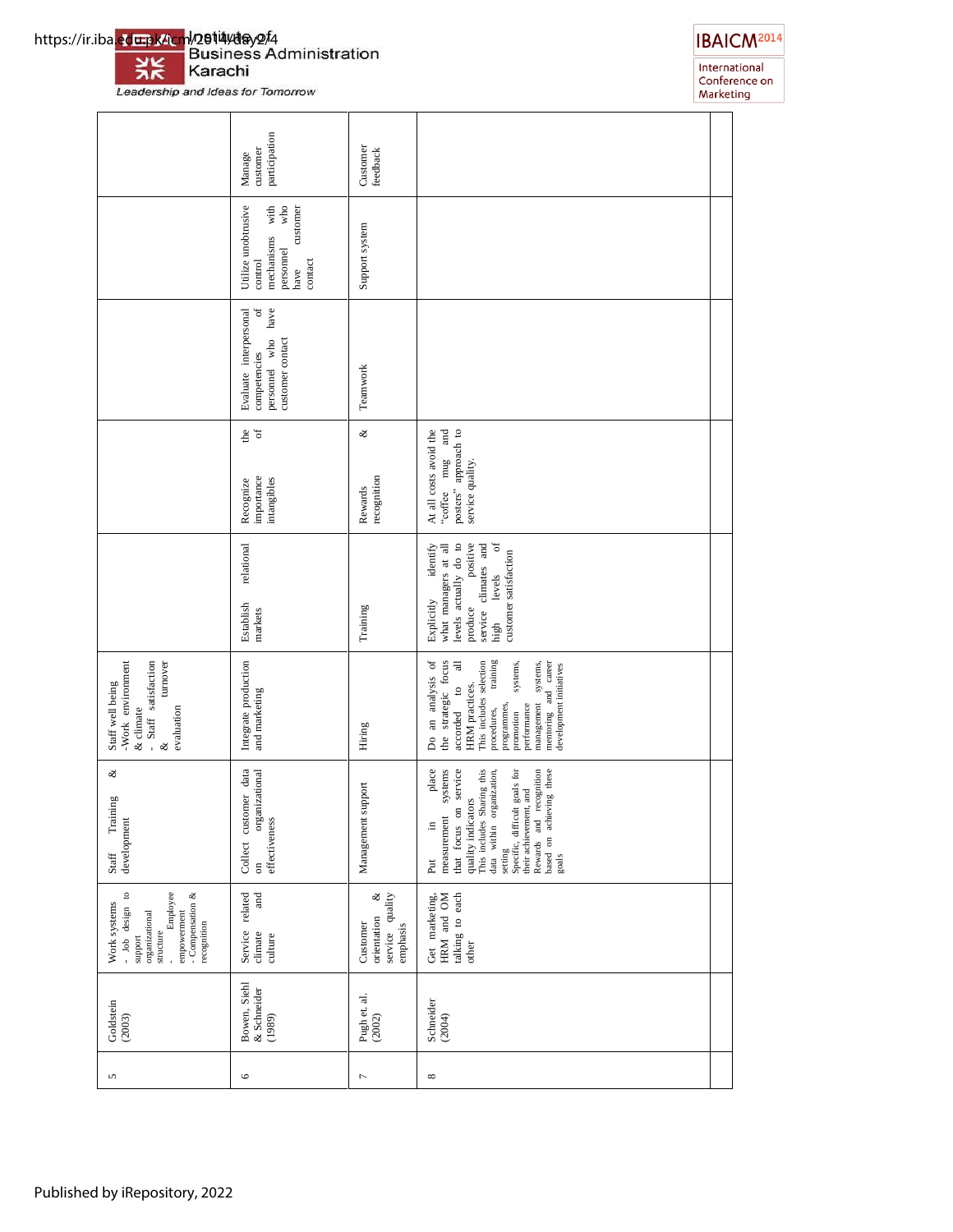Table 1b: CRM Activities Table 1b: CRM Activities

# Leadership and Ideas for Tomorrow

|                                                                                                                                                                                                                                                                                                                                                                                                                                                                                                                                        |                                                                                                                                                                                                                                               |                                                                                                                                                                                                                                   |                                                        | systematic<br>customer<br>gurog-no<br>Conduct<br>research                 |
|----------------------------------------------------------------------------------------------------------------------------------------------------------------------------------------------------------------------------------------------------------------------------------------------------------------------------------------------------------------------------------------------------------------------------------------------------------------------------------------------------------------------------------------|-----------------------------------------------------------------------------------------------------------------------------------------------------------------------------------------------------------------------------------------------|-----------------------------------------------------------------------------------------------------------------------------------------------------------------------------------------------------------------------------------|--------------------------------------------------------|---------------------------------------------------------------------------|
|                                                                                                                                                                                                                                                                                                                                                                                                                                                                                                                                        |                                                                                                                                                                                                                                               |                                                                                                                                                                                                                                   |                                                        | mechanis<br>feedback<br>effective<br>Develop<br>ms                        |
|                                                                                                                                                                                                                                                                                                                                                                                                                                                                                                                                        |                                                                                                                                                                                                                                               |                                                                                                                                                                                                                                   |                                                        | an<br>marketing<br>program<br>monitor<br>outside<br>person<br>Have<br>the |
|                                                                                                                                                                                                                                                                                                                                                                                                                                                                                                                                        |                                                                                                                                                                                                                                               |                                                                                                                                                                                                                                   |                                                        | $e \&$ sell<br>internal<br>Manag<br>$\overline{Y}$                        |
|                                                                                                                                                                                                                                                                                                                                                                                                                                                                                                                                        |                                                                                                                                                                                                                                               |                                                                                                                                                                                                                                   | werme<br>Empo<br>$\overline{\rm n}$                    | & train<br>teams<br><b>Build</b><br>right<br>the                          |
|                                                                                                                                                                                                                                                                                                                                                                                                                                                                                                                                        |                                                                                                                                                                                                                                               |                                                                                                                                                                                                                                   | Leadership                                             | an<br>incremen-<br>approach<br>Take<br>$\overline{a}$                     |
| $\mathfrak{h}$<br>customer<br>right<br>support for utilization<br>includes<br>hardware & software<br>technical<br>computer<br>at every<br>to serve the customers,<br>customers' database,<br>technology, e.g.<br>the<br>point of contact.<br>Incorporating<br>CRM-based<br>information<br>technology,<br>availability<br>individual<br>providing<br>having<br>This<br>ð                                                                                                                                                                | value<br>Data Utilization for<br>This includes customer<br>customer<br>and<br>Management, e.g.<br>maximization<br>profitability<br>Customer<br>segments,<br>lifetime                                                                          | This is defined as the<br>degree to which a<br>technology assists an<br>п.<br>positioning his or her<br>-Technology<br>individual<br>Fit, e.g.<br>Task<br>tasks.                                                                  | related<br>$\propto$<br>measurements<br>rewards<br>CRM | measurable<br>goals<br>Set                                                |
| includes<br>two-way<br>b/w<br>the<br>providing services as<br>key<br>customers<br>Knowledge, e.g.<br>customers' needs.<br>∛<br>communication<br>understanding<br>organization,<br>expectations,<br>Managing<br>customers<br>providing<br>channels<br>This<br>per                                                                                                                                                                                                                                                                       | of Data<br>This includes access<br>information<br>sources and skilling in<br>ಳ<br>internal<br>warehouse, e.g.<br>data mining<br>Leverage<br>criteria,<br>external                                                                             | centric<br>means<br>attention on customer<br>functional<br>$\overline{\mathbf{c}}$<br>∛<br>expertise<br>Orientation, e.g.<br>organization's<br>interactions<br>maintaining<br>Customer<br>deploying<br>units <sup>3</sup><br>This | Project Culture                                        | Define Objectives                                                         |
| business<br>terms of<br>around<br>meeting customer needs<br>serving<br>performance<br>establishing<br>$\propto$<br>resources, organizational<br>rewarding<br>employee performance on<br>This includes establishing<br>acquisition,<br>development, retention &<br>∛<br>esources,<br>them, training employees<br>& monitoring customer-<br>sales<br>marketing expertise<br>& successfully<br>commitment in<br>goals, having<br>measuring $\&$<br>Organizing<br>reactivation<br>∛<br>CRM, e.g.<br>standards,<br>centric<br>clear<br>time | $\overline{a}$<br>This includes aspects such<br>hardware, software and<br>as cross-functional teams,<br>Organizational<br>team capabilities<br>Structure, e.g.<br>appropriate<br>Adopting                                                     | Process<br>This includes aspects such<br>process<br>process<br>as process jobs,<br>and<br>Orientation<br>management.<br><b>Business</b><br>views                                                                                  | Learning Organization                                  | Determine why and<br>where CRM is needed                                  |
| key<br>through<br>key<br>Key<br>This includes providing<br>customized services &<br>efforts of<br>the related department<br>in modifying a product/<br>service for customers,<br>needs,<br>dialogue,<br>treating customers with<br>Customers, e.g.<br>$\circ$<br>$\overline{\mathrm{d}}$<br>$\overline{\mathrm{m}}$<br>coordinated<br>customers'<br>Focusing<br>customers<br>great care<br>products<br>ongoing<br>finding                                                                                                              | aspects<br>support for customer<br>CRM project champion<br>commitment<br>throughout<br>level<br>orientation, board level<br>such as high<br>Philosophy, e.g.<br>This includes<br>Relationship<br>organization<br>Marketing<br>building<br>and | team<br>system<br>learning<br>orientation and memory<br>Organizational<br>This includes<br>Learning, e.g.<br>orientation,<br>orientation,<br>orientation                                                                          | Orientation<br>Customer                                | Executive buy-in                                                          |
| Yim et<br>(2004)<br>$\vec{a}$                                                                                                                                                                                                                                                                                                                                                                                                                                                                                                          | (2001)<br>Payne<br>Ryals<br>and                                                                                                                                                                                                               | Raman<br><u>ਰ</u><br>(2006)<br>et                                                                                                                                                                                                 | ళ<br>(2005)<br>Bentu<br>Stone<br>$\overline{a}$        | (2003)<br>Kale                                                            |
|                                                                                                                                                                                                                                                                                                                                                                                                                                                                                                                                        | $\mathbf{C}$                                                                                                                                                                                                                                  | 3                                                                                                                                                                                                                                 | 4                                                      | 5                                                                         |





International<br>Conference on<br>Marketing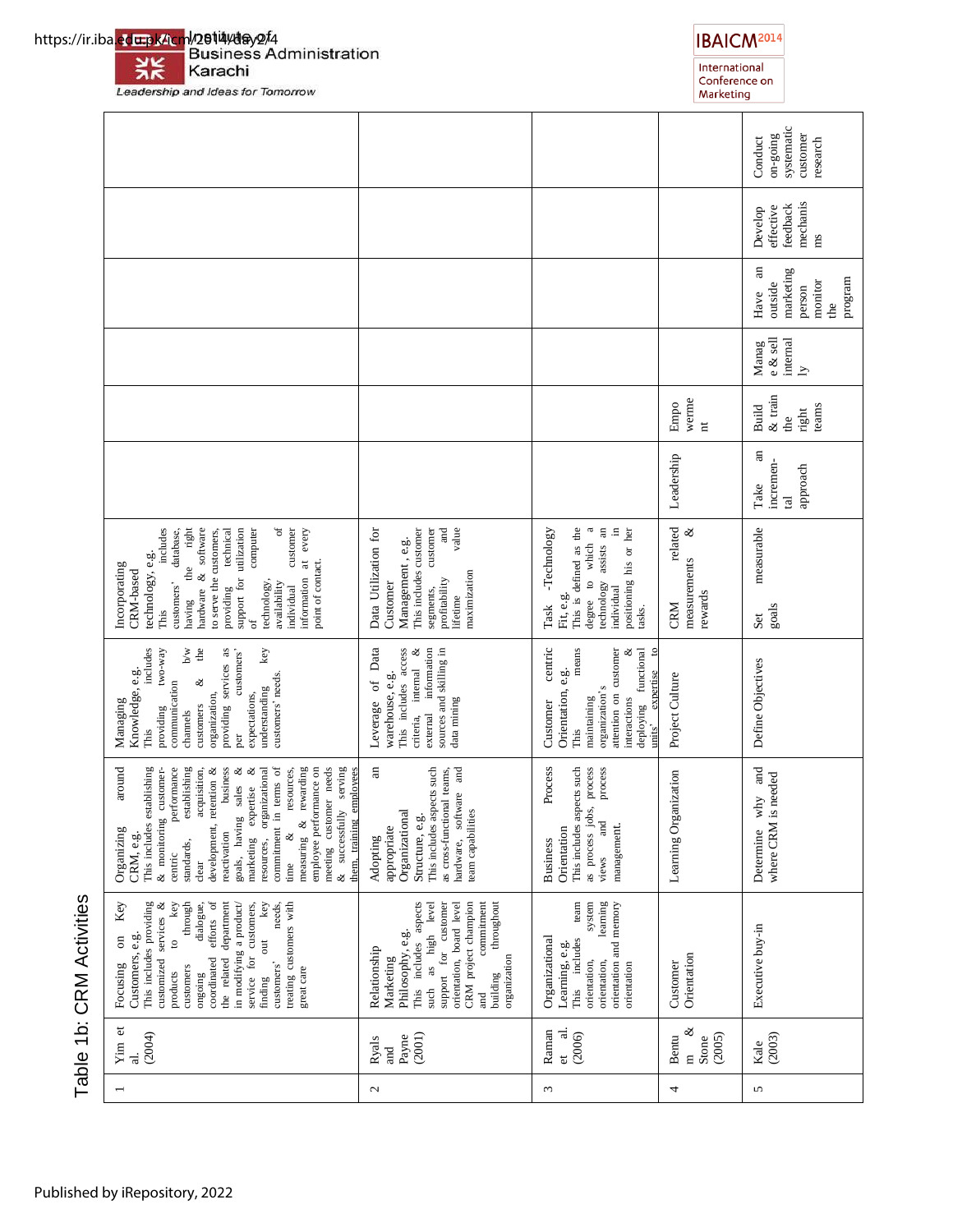### 兴 Karachi

Leadership and Ideas for Tomorrow

| t support in<br>are given<br>broad range<br>ಳ<br>y. Staff well<br>ಳ<br>Managemen<br>responsibilit<br>developmen<br>employees'<br>facilitating<br>employees<br>of tasks<br>decision<br>delivery<br>making<br>system:<br>Service<br>service<br>system<br>being<br>Work                                                                                      | Employee<br>sell<br>$\Xi$<br>internally<br>orientatio<br>Empower<br>interactiv<br>s' buy-in<br>Manage<br>Involve<br>System<br>system<br>design<br>ment<br>users<br>$\overline{a}$<br>ely                                                                                                                                                                                                                                                                                      |
|-----------------------------------------------------------------------------------------------------------------------------------------------------------------------------------------------------------------------------------------------------------------------------------------------------------------------------------------------------------|-------------------------------------------------------------------------------------------------------------------------------------------------------------------------------------------------------------------------------------------------------------------------------------------------------------------------------------------------------------------------------------------------------------------------------------------------------------------------------|
| ళ<br>and<br>and<br>$\overline{5}$<br>the<br>ళ<br>& recognition<br>strategic<br>Work systems:<br>compensation<br>Performance<br>performance<br>management<br>recognition<br>recognition<br>recognition<br>Promotion<br>incentives<br>achieving<br>Rewards<br>Rewards<br>Rewards<br>systems<br>systems<br>goals.<br>based<br>goals<br>tie<br>$\ddot{\circ}$ | ళ<br>measureme<br>performanc<br>Measuring<br>employees<br>rewarding<br>rewards<br>related<br>CRM<br>and<br>nts                                                                                                                                                                                                                                                                                                                                                                |
|                                                                                                                                                                                                                                                                                                                                                           |                                                                                                                                                                                                                                                                                                                                                                                                                                                                               |
| ð<br>$\mathtt{S}$<br>produce positive<br>climate<br>& high customer<br>Activities of all<br>ళ<br>related<br>and<br>Service strategy<br>Management,<br>Management<br>satisfaction<br>orientation<br>managers<br>supervisor<br>monetary<br>service<br>support<br>Service<br>climate<br>service<br>culture<br>levels                                         | ð<br>ళ<br>CRM<br>Organizational<br>development<br>Relationship<br>architecture<br>Managerial<br>alignment<br>philosophy<br>incentives,<br>marketing<br>structure)<br>customer<br>Creating<br>Strategy<br>strategy<br>process<br>beliefs<br>vision                                                                                                                                                                                                                             |
|                                                                                                                                                                                                                                                                                                                                                           |                                                                                                                                                                                                                                                                                                                                                                                                                                                                               |
| Sales and service<br>and<br>Cooperation b/w<br>Marketing, HRM<br>Service support<br>and Operations<br>relationship<br>production<br>Teamwork<br>marketing<br>Integrate                                                                                                                                                                                    | Organize around<br>Cross functional<br>within<br>Cross<br>teams<br>to champion the<br>cross-<br>Team orientation<br>Cross-functional<br>organization<br>Facilitating<br>perspective<br>functional<br>improved<br>functional<br>customer:<br>approach<br>customer<br>working<br>teams                                                                                                                                                                                          |
|                                                                                                                                                                                                                                                                                                                                                           |                                                                                                                                                                                                                                                                                                                                                                                                                                                                               |
| Computer<br>systems                                                                                                                                                                                                                                                                                                                                       | ð<br>Level of CRM<br>board<br>E<br>technology use<br>potential of IT<br>echnology fit<br>infrastructure<br>ncorporating<br>infrastructure<br>management<br>IT, analytics<br>awareness<br>CRM-based<br>Information<br>technology<br>Hardware,<br>Software<br>Manage<br>strategic<br>process<br>related<br>Task-<br><b>CRM</b><br>Gain                                                                                                                                          |
|                                                                                                                                                                                                                                                                                                                                                           |                                                                                                                                                                                                                                                                                                                                                                                                                                                                               |
| Employee service<br>Staff training and<br>Service training<br>development<br>orientation<br>Training<br>Training                                                                                                                                                                                                                                          | ð<br>ð<br>technical training<br>Org. learning in<br>& knowledge of<br>Build and train<br>Team capabilities<br>the right teams<br>context<br>employees.<br>innovation.<br>Training<br>Training<br>the                                                                                                                                                                                                                                                                          |
|                                                                                                                                                                                                                                                                                                                                                           |                                                                                                                                                                                                                                                                                                                                                                                                                                                                               |
| Data<br>Information<br>seeking<br>Sharing I                                                                                                                                                                                                                                                                                                               | effective<br>experiences in<br>converting data to<br>knowledge through<br>of data<br>Process<br>capability:<br>ళ<br>communication<br>skills<br>management<br>Information<br>information<br>Orientation<br>mechanism<br>knowledge<br>warehouse<br>Managing<br>Relational<br>Processes<br><b>Business</b><br>customer<br>Leverage<br>feedback<br>channels<br>Develop<br>process<br><b>CRM</b><br>$\widetilde{E}$                                                                |
| $\overline{a}$<br>ದ<br>customer oriented<br>customer<br>and<br>quality<br>Meeting customer<br>Establish relational<br>Service Climate<br>Service support<br>organizational<br>effectiveness<br>Developing<br>orientation<br>Customer<br>Customer<br>emphasis<br>feedback<br>markets<br>Collect<br>service<br>culture<br>needs<br>data                     | centric<br>$on-going$<br>centric<br>key<br>Data utilization for<br>Data utilization for<br>Customer orientation<br>systematic customer<br>Learning orientation<br>management system<br>integration process<br>Market orientation<br>$\overline{\mathrm{m}}$<br>customer mgt.<br>Multi-channel<br>management<br>relationship<br>orientation<br>orientation<br>Customer<br>customers<br>Customer<br>Customer<br>Focusing<br>customer<br>Conduct<br>research<br>٠<br>٠<br>٠<br>٠ |
|                                                                                                                                                                                                                                                                                                                                                           |                                                                                                                                                                                                                                                                                                                                                                                                                                                                               |
| Marketing<br>Activities<br>Services                                                                                                                                                                                                                                                                                                                       | Activities<br>CRM                                                                                                                                                                                                                                                                                                                                                                                                                                                             |

Table 2: Commonalities of Services marketing & CRM Activities Table 2: Commonalities of Services marketing & CRM Activities



International<br>Conference on<br>Marketing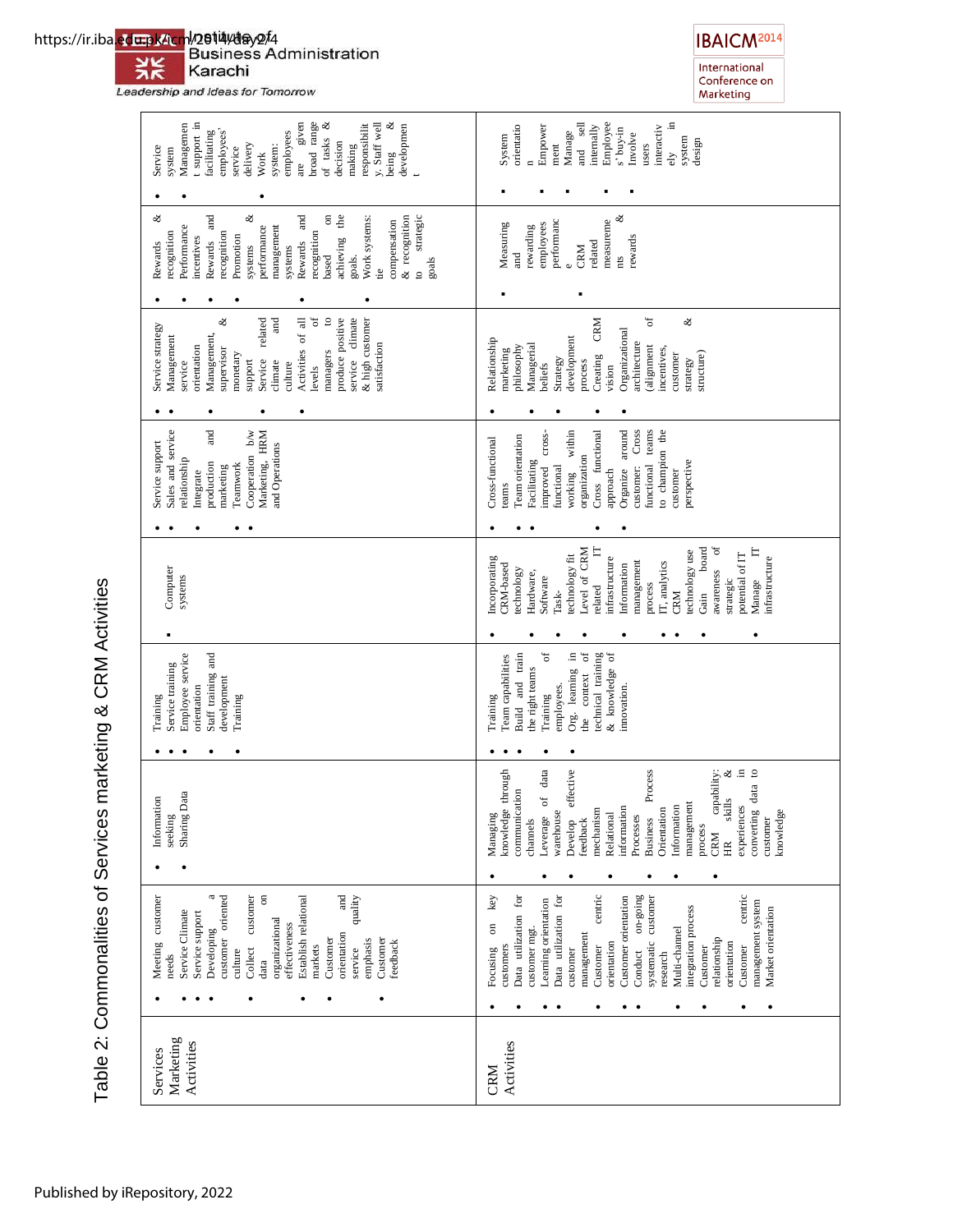

SM and CRM, they were not identified as belonging to their respective paradigms of SM or CRM. Each item was anchored using four nominal categories that includes Services marketing, CRM, Both and N/A (Not applied). The questionnaire consisted of statements that were, as mentioned above were taken from the research papers from where they were adapted. The statements represented the common activities in SM and CRM. The purpose behind selecting the nominal scale was to categorize the activities represented through scale items into either SM, CRM, Both or none of them. As the aim of adopting such a format for questionnaire was to classify the items and since the focus was Academicians and Practitioners, therefore nominal scale seemed to be more appropriate for this type of survey.

### **Sample**

The sample selected was based on 11 academicians from four universities in Karachi and 60 managers related to the CRM function belonging to 15 banks in Karachi were selected. The sampling techniques used for the selection of both academicians and practitioners were judgmental sampling.

The criteria used to select academicians was that they should be teaching marketing and faculty considered to be experts in teaching Services Marketing and CRM were identified. The reason behind using this technique is that Services marketing and CRM are specialized subjects and the faculty that teaches them is assumed to be expert in these fields.

The criteria for selecting bank managers was based on identifying those managers who have a direct interaction with customers and are serving in their present position for at least 3 years. This included customer service managers, customer relationship managers, branch managers etc.

# **Results**

### **Reliability Analysis**

One of the measures to assess consistency of the overall scale is the reliability coefficient known as Cronbach"s alpha (Hair et al., 2006). The 62 scale items were subjected to internal consistency and reliability analysis using Cronbach alpha . The reported alpha is 0.90 indicating high consistency (Nunnally, 1978). This reflects that the scale items used for the purpose of questionnaire development are highly consistent and reliable.

The questionnaire developed for the survey used a jumbled method of collecting CRM and SM activities. This means that the questionnaire consists of all the activities common to both CRM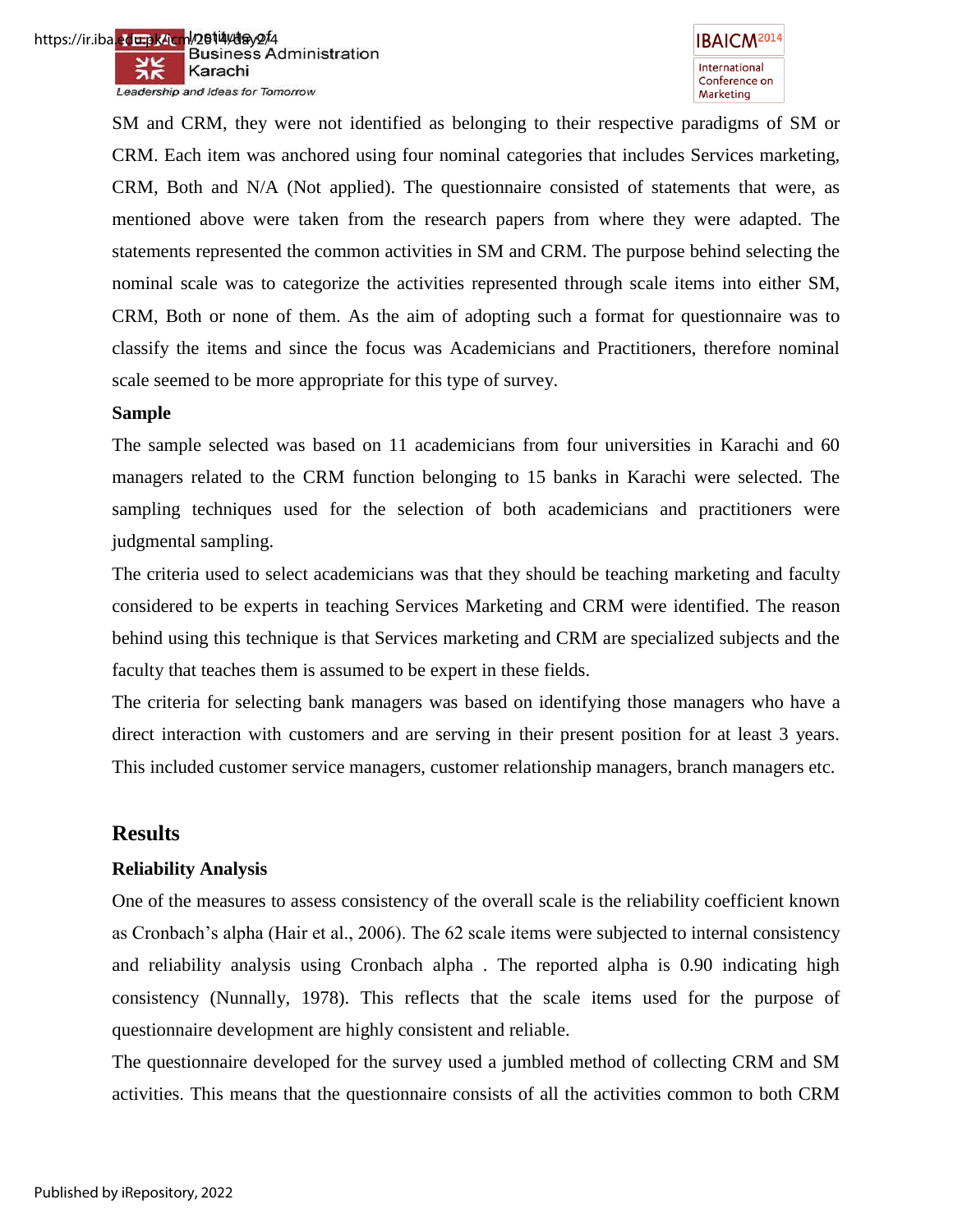



and SM. The similarity in the activities of both SM and CRM was assessed by whether the respondent has chosen a CRM activity, for instance, as belonging to "Both" category in the questionnaire or "SM". Similarly for an SM activity it was determined whether "Both" was or "CRM" was chosen. Choosing the opposite area or 'Both' means that the respondent is not able to distinguish between the two areas and thus is taking them to be similar, which is the premise of this thesis. This means that an activity though originally derived from CRM paradigm would also be applicable for SM. For this reason the activities derived in the methodology section as being common to both the areas were used for developing the questionnaire. If the academicians and practitioners who select a CRM activity such as "Coordinated efforts by the departments involved to modify a product/ service as and when required by the customer" as belonging to SM or both then this means that they are not able to identify or differentiate between the activities of CRM and SM.

To fulfill the objective of the research, the **frequencies** related to the nominal categories for all SM and CRM activities were surveyed. This information is presented in table 3a and 3b.

As shown in Table 3a, for SM activities, 30% Academicians treat SM activities as CRM activities and 35% treat them as belonging to both the paradigms; in case of practitioners, 28% treat SM activities as CRM activities and 42% treat them as belonging to both the paradigms. Overall, for SM activities, 65% of the academicians and 70% of practitioners treat SM activities similar to CRM. For CRM activities, as shown in Table 3b, 18% of the academicians treat CRM activities as SM activities and 37% of the academicians treat them as both. In case of practitioners, 17% of them treat CRM activities as SM activities and 38% treat them as both (SM and CRM). Overall, for CRM activities, 54% of the academicians and 55% of the practitioners treat CRM activities similar to SM activities. Overall, for SM and CRM, 60% of academicians think that the activities of SM and CRM are similar. In case of practitioners, 63% think that SM and CRM are same in terms of activities. These percentages have been calculated by taking the average of the combined percentages for SM and CRM activities for academicians and practitioners respectively as given in Table 3a and 3b. Therefore, the results fail to reject the hypotheses H1a and H1b, as majority (more than 60%; calculated by taking the average of 60% and 63%) of the total respondents including both practitioners and academicians consider the activities of both the paradigms to be similar.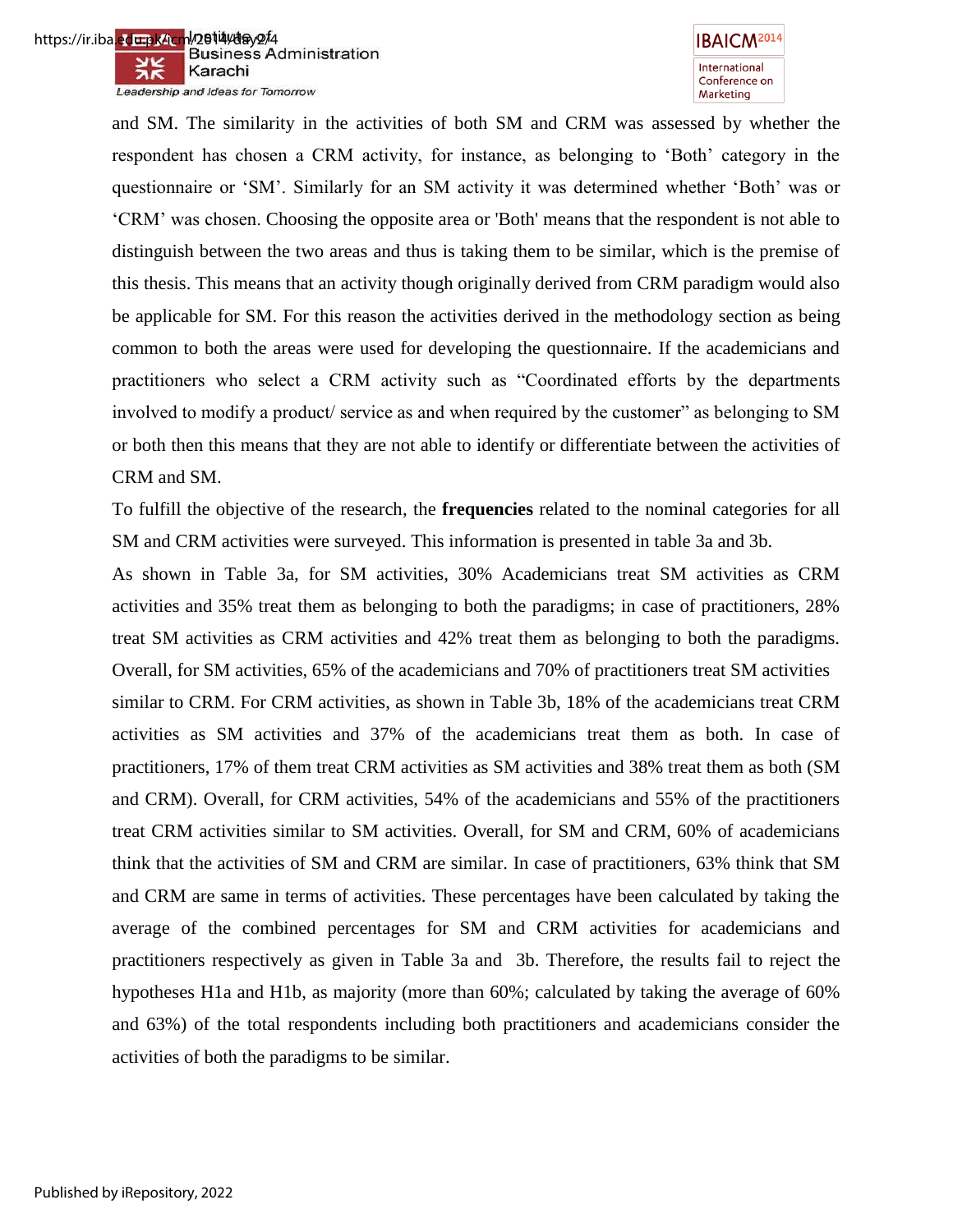https://ir.iba.edu.pk/icm/2014/day2/4<br>Business Administration ※ Karachi Leadership and Ideas for Tomorrow



### **Table 3a: Similarity Percentage – Services marketing**

| <b>SM Activities</b>                                                                        | <b>Academicians</b> |             | <b>Practitioners</b> |             |
|---------------------------------------------------------------------------------------------|---------------------|-------------|----------------------|-------------|
|                                                                                             | <b>CRM</b>          | <b>Both</b> | <b>CRM</b>           | <b>Both</b> |
| Meet customer needs                                                                         | 30                  | 40          | 26                   | 61          |
| Customer-oriented culture                                                                   | 50                  | 40          | 42                   | 23          |
| Collect customer data                                                                       | 20                  | 40          | 29                   | 36          |
| <b>Customer</b> expectations                                                                | 20                  | 40          | 32                   | 36          |
| Feedback from customer                                                                      | 20                  | 60          | 32                   | 48          |
| Seeking information from employees and customers                                            | 30                  | 20          | 26                   | 48          |
| Sharing data regarding measures on customer and employees                                   | 40                  | 30          | 36                   | 45          |
| Training on products n services                                                             | 20                  | 50          | 19                   | 48          |
| Communicating about importance of providing excellent<br>service                            | 20                  | 20          | 36                   | 26          |
| Solving, cooperation in customer problem solving and<br>commitment, responsibility          | 40                  | 30          | 52                   | 26          |
| Having customers' best interests at heart                                                   | 60                  | 10          | 23                   | 52          |
| Training to equip employees with knowledge, capabilities<br>and skills to service customers | 30                  | 30          | 32                   | 29          |
| Learning new skills in training programs                                                    | 40                  | 40          | 26                   | 39          |
| Management support in designing systems                                                     | 50                  | 30          | 42                   | 26          |
| Cooperation and teamwork b/w different parts of the<br>company                              | 20                  | 40          | 16                   | 74          |
| Communication b/w sales and other employees about current,<br>new and potential customers   | 40                  | 30          | 13                   | 52          |
| Integration of production and marketing functions                                           | 30                  | 20          | 13                   | 36          |
| Providing clear statement regarding excellent service                                       | 40                  | 30          | 29                   | 29          |
| Managers setting examples of excellent customer service                                     | 10                  | 60          | 39                   | 45          |
| Supervisor support                                                                          | 20                  | 40          | 29                   | 48          |
| Management support                                                                          | 20                  | 40          | 13                   | 45          |
| Monetary support                                                                            | 20                  | 40          | 19                   | 32          |
| Inculcation of service-related climate and culture                                          | 30                  | 30          | 19                   | 52          |
| Identification of what managers at all levels actually do for<br>positive service climate   | 30                  | 30          | 26                   | 52          |
| <b>Average similarity percentage</b>                                                        | 30                  | 35          | 28                   | 42          |
| Combined (CRM + Both) percentage                                                            | 65                  |             | 70                   |             |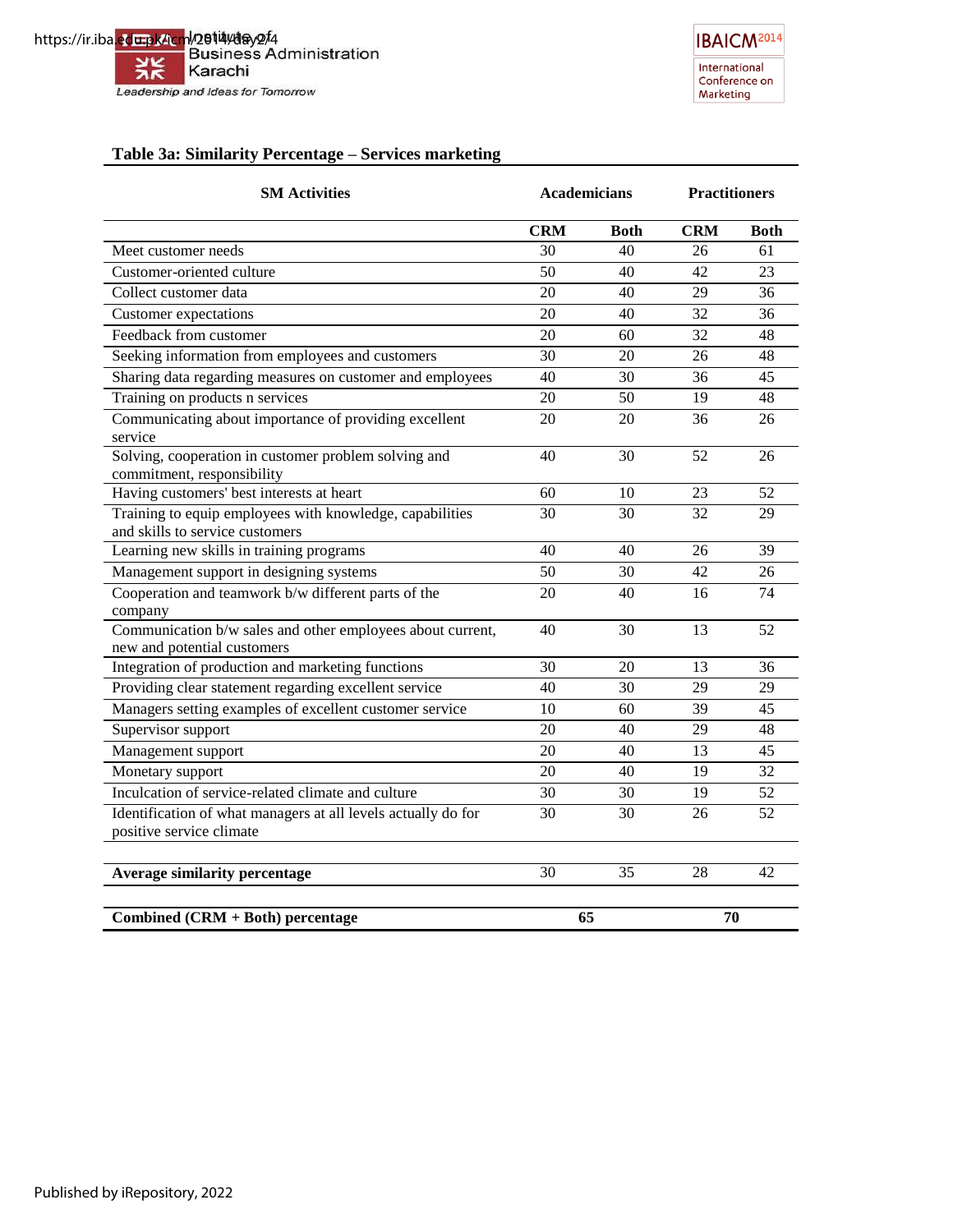**IBAICM<sup>2014</sup>** International<br>Conference on Marketing

# **Table 3b: Similarity Percentage – Customer Relationship Management**

| <b>CRM</b> Activities                                                                                          |                  | <b>Academicians</b> |                | <b>Practitioners</b> |  |
|----------------------------------------------------------------------------------------------------------------|------------------|---------------------|----------------|----------------------|--|
|                                                                                                                | <b>SM</b>        | <b>Both</b>         | <b>SM</b>      | <b>Both</b>          |  |
| Coordinated efforts by departments                                                                             | 40               | 40                  | 42             | 36                   |  |
| Customer centric performance standards                                                                         | 20               | 30                  | 23             | 23                   |  |
| Data utilize for customer mgt                                                                                  | 20               | 40                  | 16             | 52                   |  |
| Learning orientation                                                                                           | 10               | 60                  | 19             | 36                   |  |
| <b>Customer Orientation</b>                                                                                    | 20               | 30                  | 10             | 42                   |  |
| Systematic customer research                                                                                   | 20               | 30                  | 23             | 39                   |  |
| Multi channel integration                                                                                      | 10               | 10                  | $\overline{7}$ | 48                   |  |
| Customer relationship orientation                                                                              | 10               | 30                  | 19             | 13                   |  |
| Customer centric management system                                                                             | 20               | 60                  | 16             | 32                   |  |
| Organizing company around customer-based groups                                                                | 20               | 40                  | 23             | 32                   |  |
| Marketing orientation to have IT system                                                                        | 20               | 50                  | 23             | 16                   |  |
| Channels for two-way communication                                                                             | 10               | 20                  | 16             | 32                   |  |
| Leverage of data warehouse                                                                                     | 10               | 20                  | 26             | 39                   |  |
|                                                                                                                |                  |                     |                |                      |  |
| Business process orientation                                                                                   | 20               | 20                  | 26             | 13                   |  |
| Feedback from customers, service personnel, advertising agencies,<br>finance etc.                              | 20               | 30                  | 26             | 39                   |  |
| Information management process by collecting and collating customer                                            | 30               | 30                  | 32             | 16                   |  |
| information                                                                                                    |                  |                     |                |                      |  |
| Relational information processes                                                                               | $\overline{0}$   | 80                  | 13             | 52                   |  |
| Organizing skills in converting data to customer knowledge                                                     | 10               | 30                  | 26             | 32                   |  |
| Designing employees' training programs                                                                         | 10               | 50                  | 19             | 39                   |  |
| Appropriate organizational structure                                                                           | 30               | 30                  | 13             | 29                   |  |
| Training program to gain employee acceptance and usage of S/W                                                  | 30               | 40                  | 13             | 23                   |  |
| applications                                                                                                   |                  |                     |                |                      |  |
| Board awareness of strategic potential of IT                                                                   | 30               | 20                  | 13             | 29                   |  |
| CRM based technology                                                                                           | 20               | 30                  | $\overline{7}$ | 39                   |  |
| Employees skill building in s/w, h/w and project management.                                                   | 20               | 40                  | 10             | 26                   |  |
| Organizational task-technology fit                                                                             | 10               | 20                  | 16             | 23                   |  |
| Information management process including data repository, IT system,                                           | 10               | 30                  | 26             | 36                   |  |
| analytical tools and applications                                                                              |                  |                     |                |                      |  |
| Technology use in sales, marketing, service, data integration and access                                       | 20               | 40                  | 13             | 68                   |  |
| support                                                                                                        |                  |                     |                |                      |  |
| Organize around customers by developing cross-functional teams                                                 | 20               | 40                  | 16             | 45                   |  |
| Organizational learning through team orientation                                                               | 20               | 40                  | 10             | 58                   |  |
| Developing project management concept                                                                          | 20               | 40                  | 19             | 52                   |  |
| Coordination b/w various functional activities                                                                 | 10               | 60                  | $\tau$         | 65                   |  |
| Establishing clear business goals regarding customer acquisition,                                              | 30               | 30                  | 26             | 39                   |  |
| development, retention and reactivation                                                                        |                  |                     |                |                      |  |
| Having sales and marketing expertise and resources to succeed (in CRM)                                         | 20               | 30                  | 13             | 48                   |  |
| Having relationship marketing philosophy                                                                       | $\boldsymbol{0}$ | 30                  | 3              | 45                   |  |
| Dual strategy development process focus: organizing business and                                               | 10               | 50                  | 3              | 55                   |  |
| customer strategy                                                                                              |                  |                     |                |                      |  |
| Having a (CRM) vision of creating shared values and customer focus                                             | 10               | 50                  | 3              | 48                   |  |
| Level of managerial orientation regarding (CRM) programs in improving<br>productivity and competitive standing | 20               | 40                  | 19             | 32                   |  |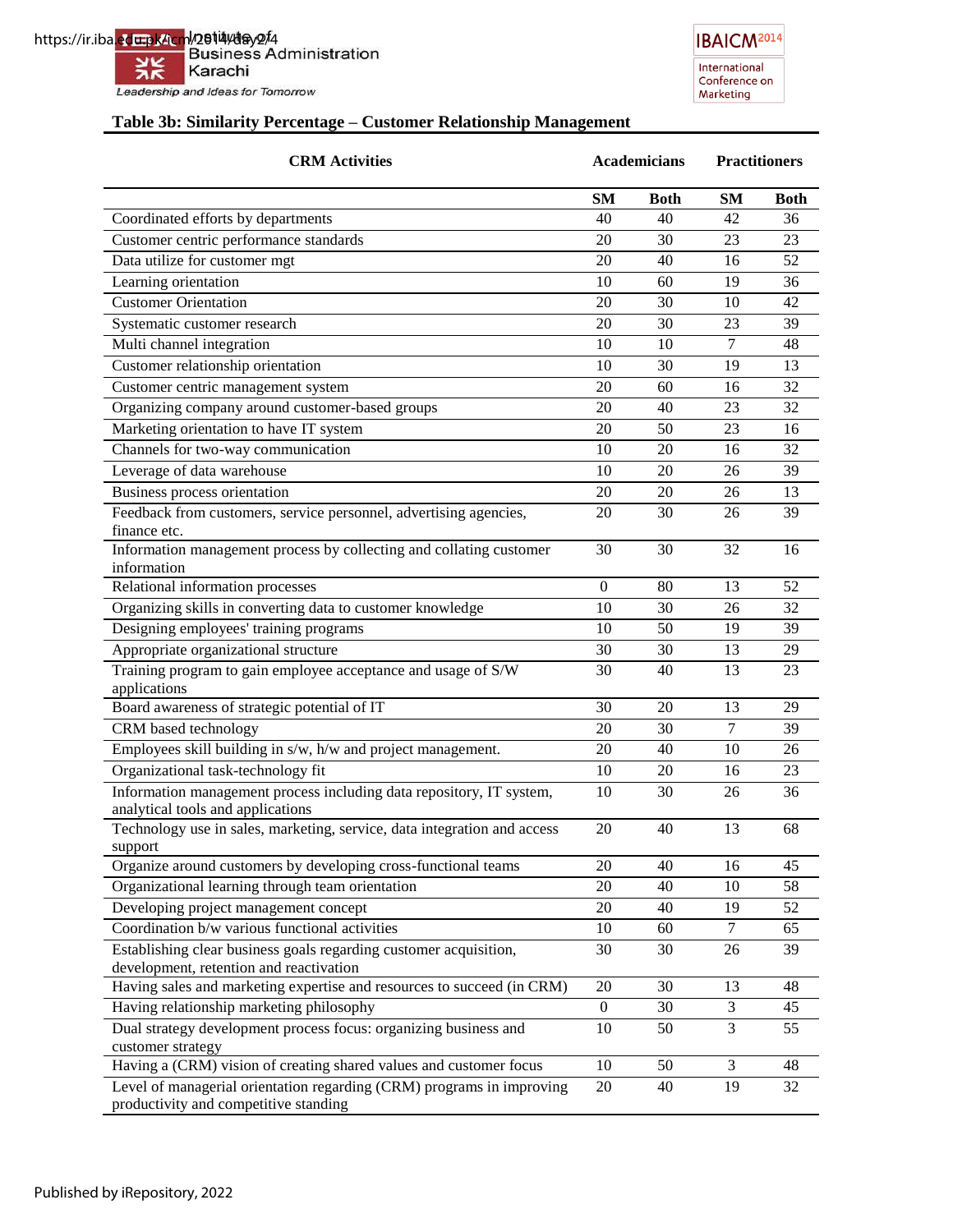| Combined $(SM + Both)$ Percentage                                              |    | 54 | 55                                          |    |
|--------------------------------------------------------------------------------|----|----|---------------------------------------------|----|
| <b>Average Similarity Percentages</b>                                          | 18 | 37 |                                             | 38 |
| Developing superior (CRM) capability in overall organizational<br>architecture | 20 | 30 | 29                                          | 39 |
| <b>Business Administration</b><br>Karachi<br>Leadership and Ideas for Tomorrow |    |    | International<br>Conference on<br>Marketing |    |
| https://ir.iba <mark>.edu.pk/icm</mark> /2014/day2/4                           |    |    | <b>IBAICM<sup>2014</sup></b>                |    |

 For SM activities, the percentage of respondents who think that SM and CRM are similar in terms of activities is 68%, while for CRM the percentage is 55%. These percentages are calculated by taking the averages of academicians and practitioners" percentages for SM and CRM activities respectively. Overall 62% of the respondents (including academicians and practitioners) think that SM and CRM are same in terms of activities. This percentage is calculated by taking the averages of 68% and 55% as mentioned above. Therefore, the results fail to reject the H1a and H1b hypothesis.

To test the H1c hypothesis, **independent sample t-test** was conducted in order to test whether the proportions of the two samples are equal. The independent samples t-test is used to test the hypothesis that the difference between the means of two samples is equal to 0. The results are shown in table 4. The proportions in Table 4 show the percentage of academicians and practitioners who have correctly identified the activities. Correctly assigned percentages are those for which the respondents have classified for example a Services marketing activity as SM. While incorrectly assigned percentage would be if the respondent has chosen CRM, Both or N/A for that activity. Similarly, for a CRM activity, if the respondent have classified it as "CRM" then that would be termed as correctly identifies activity.

The p-value determines whether the equality of proportions of academicians and practitioners who have correctly identified the activities is significant or not. If the p-value is greater than 0.05, then the proportions of both the samples are equal and vice versa The results in Table 4 show that in case of only one activity i.e. SMCI2 (Customer oriented culture) the p-value is less than 0.05. This means that in case of customer oriented culture the perceptions of both academicians and practitioners are not equal. Therefore, the result fails to reject the above hypothesis H1c.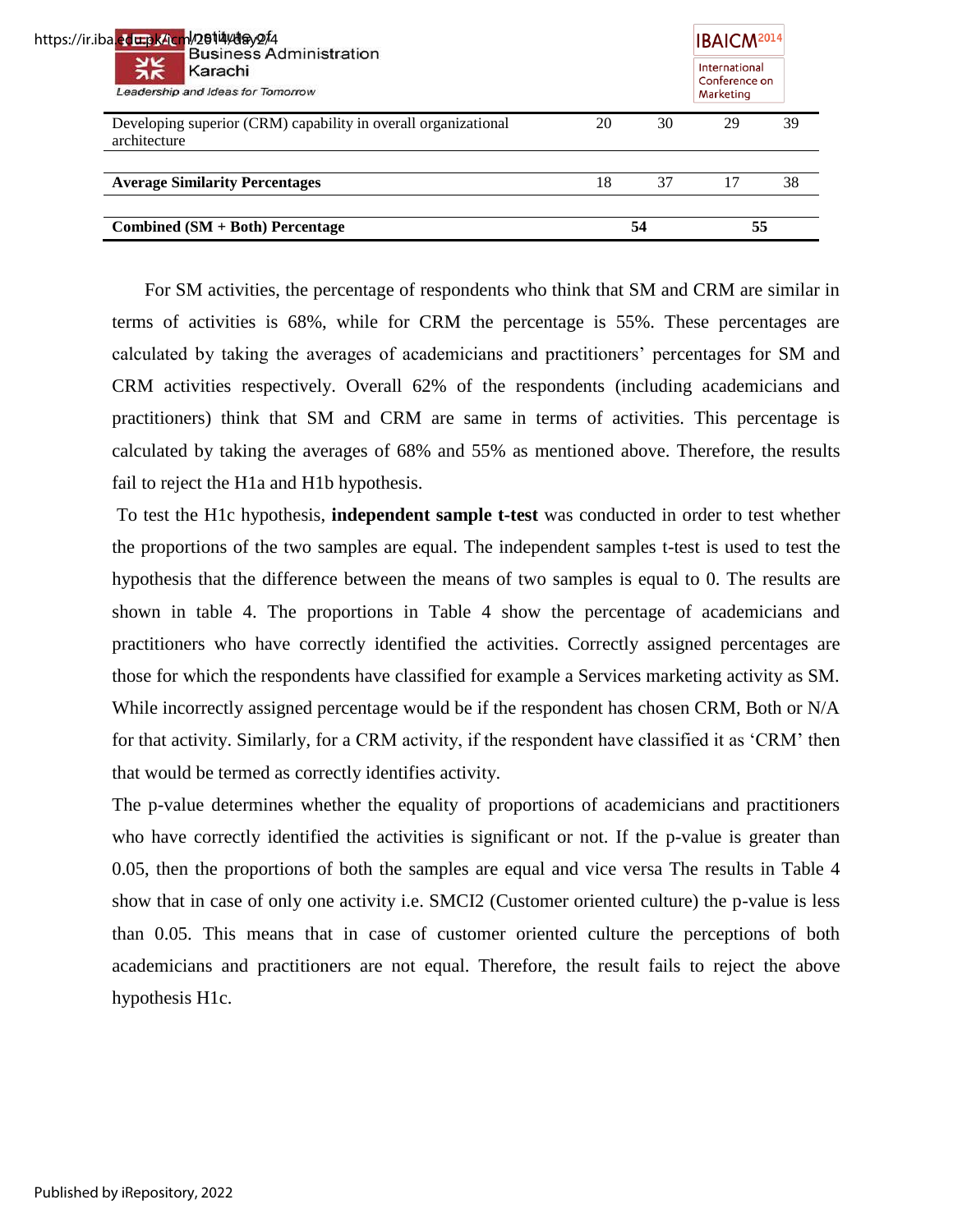

# **IBAICM<sup>2014</sup>** International<br>Conference on Marketing

# **Table 4: Independent Samples t-Test**

| <b>Correctly Identified SM &amp; CRM</b>                   | <b>Sample</b> | <b>Proportions</b> | p-value |
|------------------------------------------------------------|---------------|--------------------|---------|
| <b>Activities</b>                                          |               |                    |         |
| Meet customer needs                                        | Practitioners | 0.13               |         |
|                                                            | Academicians  | 0.20               | 0.637   |
| Customer-oriented culture                                  | Practitioners | 0.27               |         |
|                                                            | Academicians  | 0.00               | 0.003   |
| Collect customer data                                      | Practitioners | 0.35               |         |
|                                                            | Academicians  | 0.22               | 0.451   |
| Customer expectations                                      | Practitioners | 0.30               |         |
|                                                            | Academicians  | 0.30               | 1.000   |
| Feedback from customer                                     | Practitioners | 0.19               |         |
|                                                            | Academicians  | 0.20               | 0.967   |
| Seeking information from employees and                     | Practitioners | 0.23               |         |
| customers                                                  | Academicians  | 0.30               | 0.671   |
| Sharing data regarding measures on                         | Practitioners | 0.13               |         |
| customer and employees                                     | Academicians  | 0.10               | 0.808   |
| Training on products n services                            | Practitioners | 0.20               |         |
|                                                            | Academicians  | 0.11               | 0.516   |
| Communicating about importance of                          | Practitioners | 0.37               |         |
| providing excellent service                                | Academicians  | 0.44               | 0.700   |
| Solving, cooperation in customer problem                   | Practitioners | 0.17               |         |
| solving and commitment, responsibility                     | Academicians  | 0.20               | 0.828   |
| Having customers' best interests at heart                  | Practitioners | 0.23               |         |
|                                                            | Academicians  | 0.20               | 0.832   |
| Training to equip employees with                           | Practitioners | 0.33               |         |
| knowledge, capabilities and skills to<br>service customers | Academicians  | 0.40               | 0.724   |
|                                                            |               |                    |         |
| Learning new skills in training programs                   | Practitioners | 0.23               |         |
|                                                            | Academicians  | 0.10               | 0.306   |
| Management support in designing systems                    | Practitioners | 0.13               |         |
|                                                            | Academicians  | 0.20               | 0.637   |
| Cooperation and teamwork b/w different                     | Practitioners | 0.10               |         |
| parts of the company                                       | Academicians  | 0.40               | 0.106   |
| Communication b/w sales and other                          | Practitioners | 0.29               |         |
| employees about current, new and potential<br>customers    | Academicians  | 0.20               | 0.573   |
| Integration of production and marketing                    | Practitioners | 0.43               |         |
| functions                                                  | Academicians  | 0.40               | 0.861   |
| Providing clear statement regarding                        | Practitioners | 0.39               |         |
| excellent service                                          | Academicians  | 0.20               | 0.259   |
| Managers setting examples of excellent                     | Practitioners | 0.13               |         |
| customer service                                           | Academicians  | 0.30               | 0.319   |
| Supervisor support                                         | Practitioners | 0.16               |         |
|                                                            | Academicians  | 0.30               | 0.421   |
| Management support                                         | Practitioners | 0.16               |         |
|                                                            | Academicians  | 0.20               | 0.799   |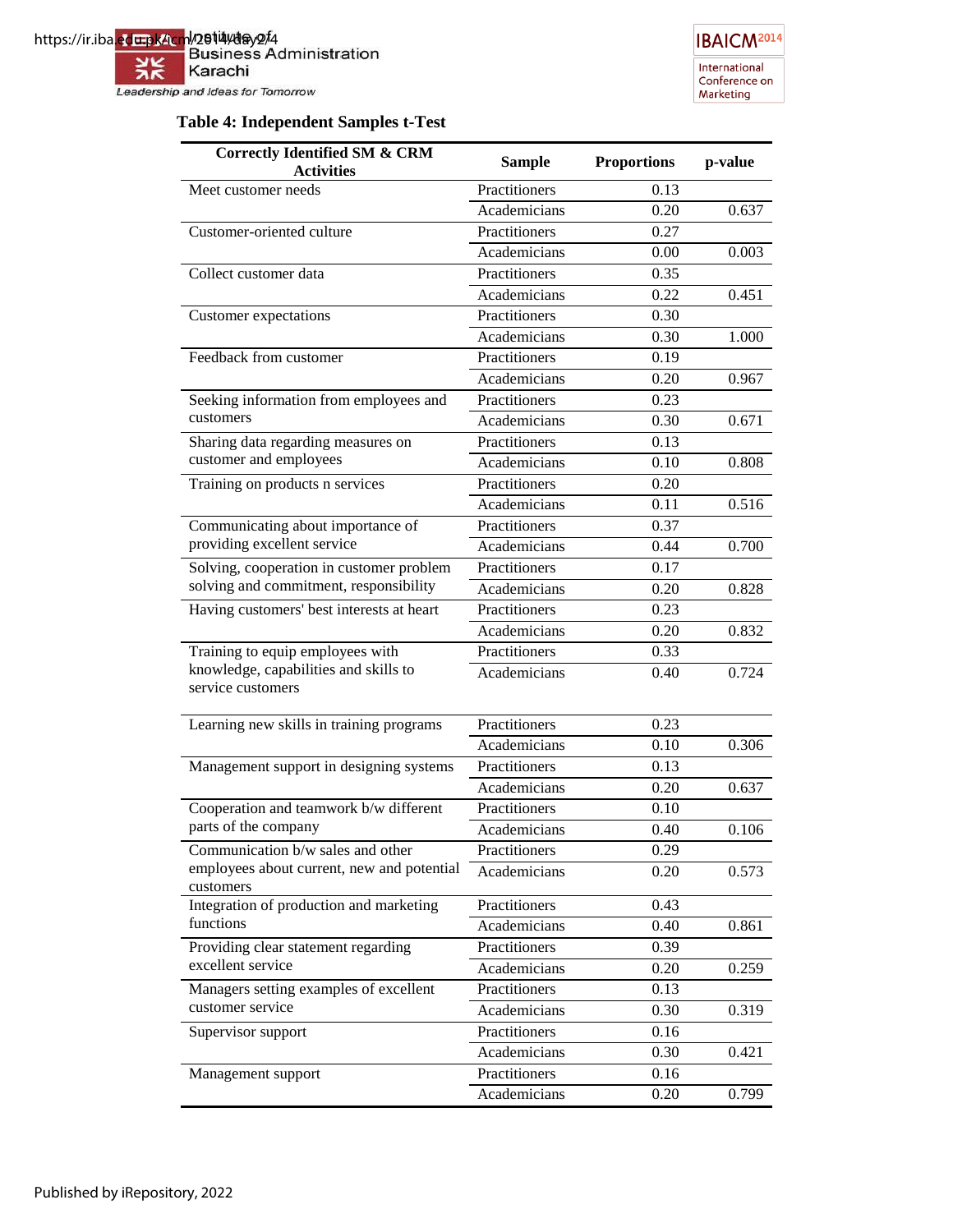# https://ir.iba<mark>.ed<del>u.p</del>k/icm</mark>l/2**614/day2/**4<br>Business Administration

兴 Karachi Leadership and Ideas for Tomorrow

International<br>Conference on<br>Marketing

| Monetary support                                   | Practitioners | 0.23 |       |
|----------------------------------------------------|---------------|------|-------|
|                                                    | Academicians  | 0.20 | 0.832 |
| Inculcation of service-related climate and         | Practitioners | 0.16 |       |
| culture                                            | Academicians  | 0.40 | 0.201 |
| Identification of what managers at all             | Practitioners | 0.16 |       |
| levels actually do for positive service<br>climate | Academicians  | 0.20 | 0.799 |
| Coordinated efforts by departments                 | Practitioners | 0.19 |       |
|                                                    | Academicians  | 0.10 | 0.457 |
| Customer centric performance standards             | Practitioners | 0.42 |       |
|                                                    | Academicians  | 0.40 | 0.919 |
| Data utilize for customer mgt                      | Practitioners | 0.23 |       |
|                                                    | Academicians  | 0.30 | 0.704 |
| Learning orientation                               | Practitioners | 0.23 |       |
|                                                    | Academicians  | 0.20 | 0.869 |
| <b>Customer Orientation</b>                        | Practitioners | 0.33 |       |
|                                                    | Academicians  | 0.50 | 0.391 |
| Systematic customer research                       | Practitioners | 0.32 |       |
|                                                    | Academicians  | 0.40 | 0.681 |
| Multi channel integration                          | Practitioners | 0.42 |       |
|                                                    | Academicians  | 0.56 | 0.503 |
| Customer relationship orientation                  | Practitioners | 0.65 |       |
|                                                    | Academicians  | 0.40 | 0.206 |
| Customer centric management system                 | Practitioners | 0.52 |       |
|                                                    | Academicians  | 0.20 | 0.066 |
| Organizing company around customer-                | Practitioners | 0.26 |       |
| based groups                                       | Academicians  | 0.30 | 0.811 |
| Marketing orientation to have IT system            | Practitioners | 0.27 |       |
|                                                    | Academicians  | 0.22 | 0.796 |
| Channels for two-way communication                 | Practitioners | 0.48 |       |
|                                                    | Academicians  | 0.60 | 0.544 |
| Leverage of data warehouse                         | Practitioners | 0.13 |       |
|                                                    | Academicians  | 0.50 | 0.060 |
| Business process orientation                       | Practitioners | 0.32 |       |
|                                                    | Academicians  | 0.40 | 0.681 |
| Feedback from customers, service                   | Practitioners | 0.29 |       |
| personnel, advertising agencies, finance<br>etc.   | Academicians  | 0.40 | 0.559 |
| Information management process by                  | Practitioners | 0.47 |       |
| collecting and collating customer<br>information   | Academicians  | 0.20 | 0.117 |
| Relational information processes                   | Practitioners | 0.30 |       |
|                                                    | Academicians  | 0.11 | 0.194 |
| Organizing skills in converting data to            | Practitioners | 0.37 |       |
| customer knowledge                                 | Academicians  | 0.22 | 0.415 |
| Designing employees' training programs             | Practitioners | 0.38 |       |
|                                                    | Academicians  | 0.40 | 0.913 |
| Appropriate organizational structure               | Practitioners | 0.21 |       |
|                                                    | Academicians  | 0.30 | 0.595 |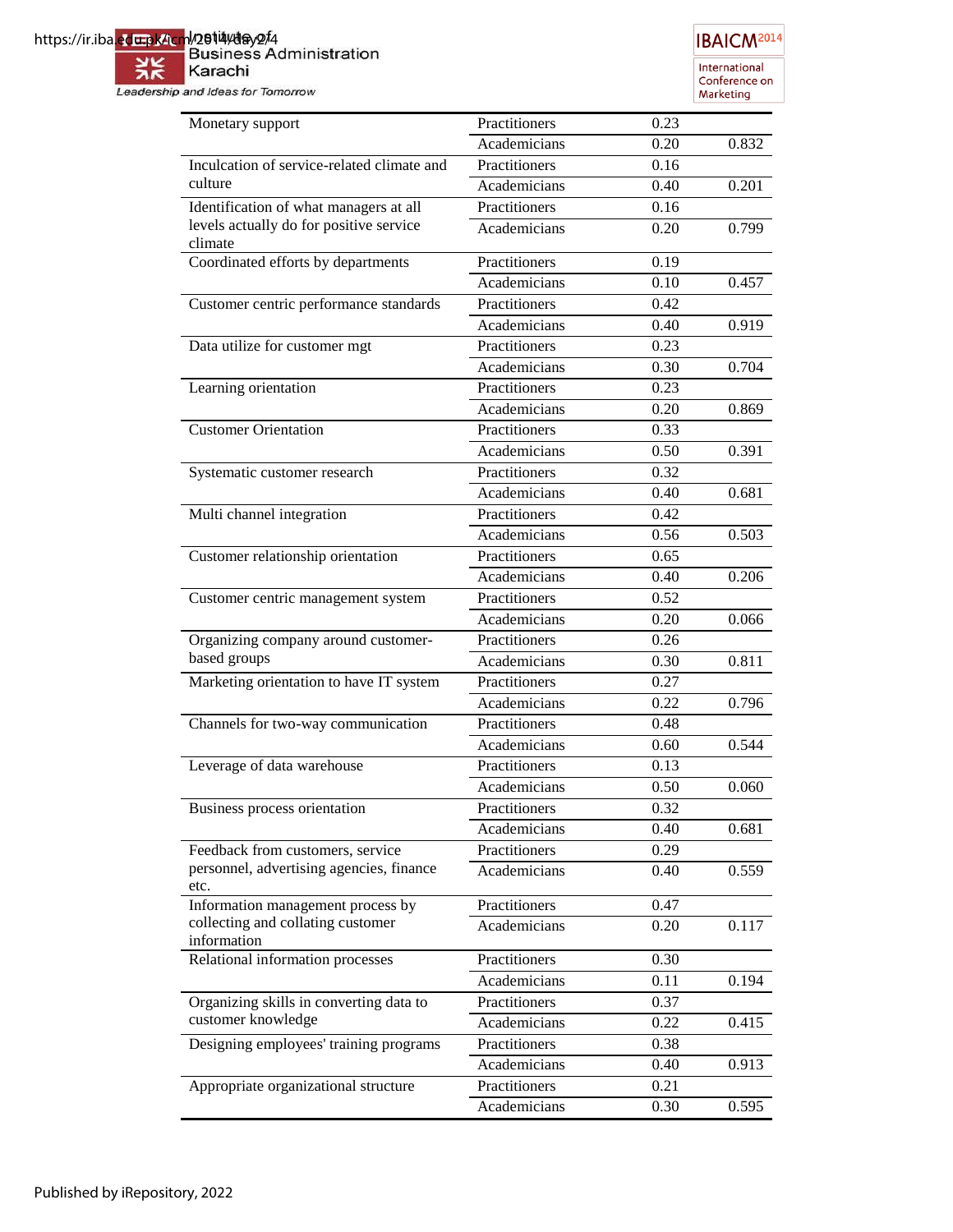| https://ir.iba.edu.pk/icm/2014/day2/4 | <b>Business Administration</b>                                                                                                                                                                                                   |                       | <b>IBAICM<sup>2014</sup></b>                |
|---------------------------------------|----------------------------------------------------------------------------------------------------------------------------------------------------------------------------------------------------------------------------------|-----------------------|---------------------------------------------|
|                                       | Karachi<br>Leadership and Ideas for Tomorrow                                                                                                                                                                                     |                       | International<br>Conference on<br>Marketing |
|                                       | Training program to gain employee                                                                                                                                                                                                | Practitioners<br>0.37 |                                             |
|                                       | acceptance and usage of S/W applications                                                                                                                                                                                         | Academicians<br>0.20  | 0.313                                       |
|                                       | Board awareness of strategic potential of                                                                                                                                                                                        | Practitioners<br>0.10 |                                             |
|                                       | <b>IT</b>                                                                                                                                                                                                                        | Academicians<br>0.30  | 0.243                                       |
|                                       | CRM based technology                                                                                                                                                                                                             | Practitioners<br>0.37 |                                             |
|                                       |                                                                                                                                                                                                                                  | Academicians<br>0.40  | 0.860                                       |
|                                       | Employees skill building in s/w, h/w and                                                                                                                                                                                         | Practitioners<br>0.19 |                                             |
|                                       | project management.                                                                                                                                                                                                              | Academicians<br>0.30  | 0.539                                       |
|                                       | Organizational task-technology fit                                                                                                                                                                                               | Practitioners<br>0.33 |                                             |
|                                       |                                                                                                                                                                                                                                  | Academicians<br>0.60  | 0.171                                       |
|                                       | Information management process including                                                                                                                                                                                         | Practitioners<br>0.16 |                                             |
|                                       | data repository, IT system, analytical tools<br>Academicians<br>0.50<br>and applications<br>Practitioners<br>Technology use in sales, marketing,<br>0.10<br>service, data integration and access support<br>Academicians<br>0.40 |                       | 0.084                                       |
|                                       |                                                                                                                                                                                                                                  |                       |                                             |
|                                       |                                                                                                                                                                                                                                  | 0.106                 |                                             |
|                                       | Organize around customers by developing                                                                                                                                                                                          | Practitioners<br>0.19 |                                             |
|                                       | cross-functional teams<br>Academicians<br>Practitioners<br>Organizational learning through team<br>orientation<br>Academicians<br>Practitioners<br>Developing project management concept<br>Academicians                         | 0.40                  | 0.269                                       |
|                                       |                                                                                                                                                                                                                                  | 0.10                  |                                             |
|                                       |                                                                                                                                                                                                                                  | 0.22                  | 0.454                                       |
|                                       |                                                                                                                                                                                                                                  | 0.13                  |                                             |
|                                       |                                                                                                                                                                                                                                  | 0.30                  | 0.319                                       |
|                                       | Coordination b/w various functional                                                                                                                                                                                              | Practitioners<br>0.26 |                                             |
|                                       | activities                                                                                                                                                                                                                       | Academicians<br>0.30  | 0.811                                       |
|                                       | Establishing clear business goals regarding                                                                                                                                                                                      | Practitioners<br>0.26 |                                             |
|                                       | customer acquisition, development,<br>retention and reactivation                                                                                                                                                                 | Academicians<br>0.30  | 0.811                                       |
|                                       | Having sales and marketing expertise and                                                                                                                                                                                         | Practitioners<br>0.35 |                                             |
|                                       | resources to succeed (in CRM)                                                                                                                                                                                                    | Academicians<br>0.40  | 0.811                                       |
|                                       | Having relationship marketing philosophy                                                                                                                                                                                         | Practitioners<br>0.48 |                                             |
|                                       |                                                                                                                                                                                                                                  | 0.60<br>Academicians  | 0.544                                       |
|                                       | Dual strategy development process focus:                                                                                                                                                                                         | Practitioners<br>0.42 |                                             |
|                                       | organizing business and customer strategy                                                                                                                                                                                        | Academicians<br>0.40  | 0.919                                       |
|                                       | Having a (CRM) vision of creating shared                                                                                                                                                                                         | Practitioners<br>0.45 |                                             |
|                                       | values and customer focus                                                                                                                                                                                                        | Academicians<br>0.40  | 0.786                                       |
|                                       | Level of managerial orientation regarding                                                                                                                                                                                        | Practitioners<br>0.45 |                                             |
|                                       | (CRM) programs in improving<br>productivity and competitive standing                                                                                                                                                             | Academicians<br>0.33  | 0.544                                       |
|                                       | Developing superior (CRM) capability in                                                                                                                                                                                          | Practitioners<br>0.20 |                                             |
|                                       | overall organizational architecture                                                                                                                                                                                              | Academicians<br>0.33  | 0.480                                       |

# **Conclusion and Implications**

The findings of the research suggest that the Services Marketing and CRM are not distinct paradigms as the theory states. Rather the activities belonging to both the areas are quite similar to each other. This further strengthens the notion given by Gronroos (1994) that CRM has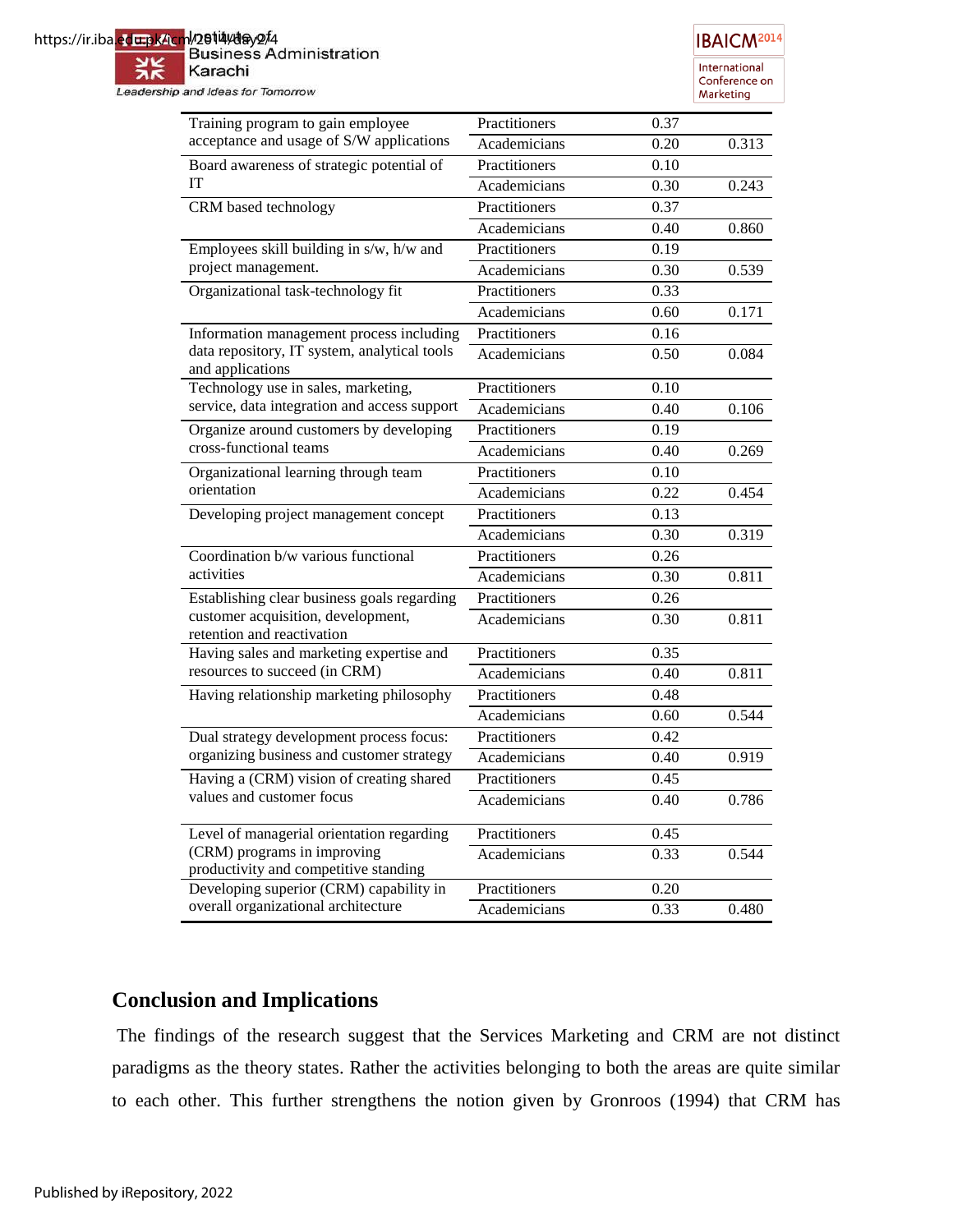



actually evolved from services marketing. This shows that a large number of activities are common in SM and CRM, and as suggested above CRM is a part of a broader area known as Services Marketing. Therefore, firms in developing countries such as Pakistan should focus on developing and improving their capabilities in services marketing area first before venturing into an area which is new and whose effectiveness in terms of firm performance is questionable even globally (Bonnemaizon, A., Cova, B. and Louyot, M., 2007).

Further, the results also show that the academicians and practitioners share the same perception regarding the similarity of the activities in both Services Marketing and CRM; they agree on all its frames suggesting that these two areas are not distinct. Therefore, these two cannot be treated as distinct paradigms. Rather CRM is more of an offshoot of Services Marketing which includes an additional dimension of IT incorporation. It is only the extensive involvement of the IT element that makes it different from Services Marketing.

The infrastructure in developing countries such as Pakistan does not allow focusing on CRM. Rather the focus should be towards developing the Services Marketing paradigm first. As the only distinct element between the two paradigms seems to be the IT incorporation, therefore the growth in IT would eventually create a, need for its incorporation in the firms, thus carving out a way for CRM elements. As less developed countries have relatively low level of competition intensity and product saturation (Dawson, 1985), therefore, they need to develop their resources that would form the basis for further developments.. Therefore, such countries in order to attract capital and technology offer various trades, investment and tax incentives (Dawson, 1985).

Dawar and Frost (1999) give various survival strategies for local companies in emerging markets in the face of tough competition they have to face from multinational companies. According to them multinational enterprises bring enormous advantages when they enter emerging markets, but they are also subject to important constraints. In such a scenario local companies can adopt any of the four strategies (dodger, defender, contender, extender) depending upon whether their competitive assets are customized to home market or transferable abroad and whether the pressures to globalize in the industry are high or low.

The last decade has seen a remarkable growth of mobile phone service and banking industry in Pakistan, which could be attributed to intense competition. For this research study, banking industry is selected that has been marked with the advent of foreign banks and deregulation has spurred this growth. The level of service intensity is quite high in banks and customer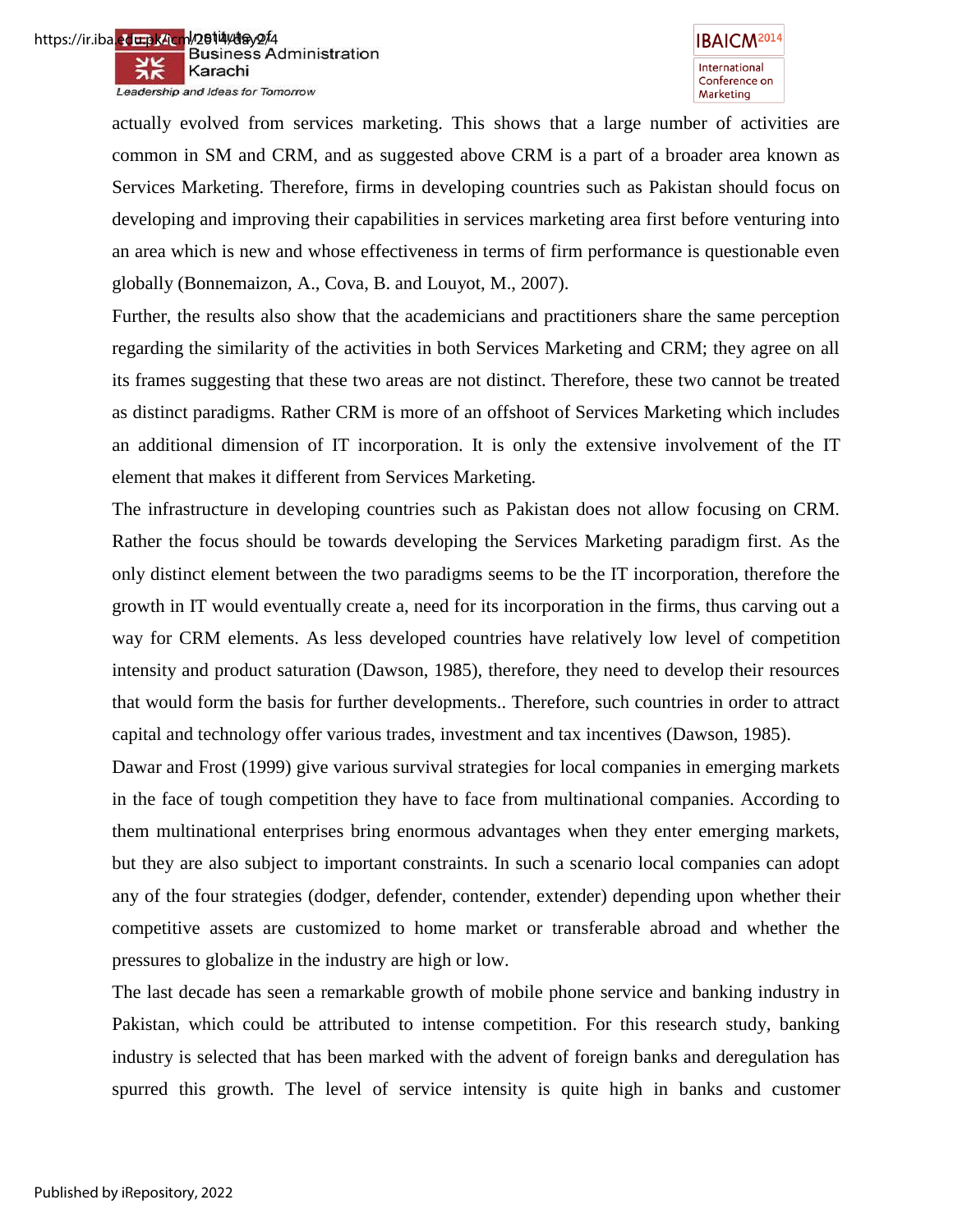

Leadership and Ideas for Tomorrow



communications form an integral part in the sector. As already mentioned Pakistan being a developing country is far behind in relationship marketing or CRM and lacks any formal system therein. In order to further build the system it is necessary that some activities common to both the paradigms are already being practiced by the banks. Thus, implementing Services Marketing activities first would be the right step in the right direction, instead of venturing into CRM.

The results of this study provide us an insight into whether the firms in developing countries like Pakistan are ready to take the burden of incorporating CRM system (Rahman and Azhar, 2008). Perhaps at this point in time incorporating CRM in the current system is premature as suggested by Bonnemaizon, Cova and Louyot (2007), it still remains a thing that could be considered in future. Instead of making Investments and allocating funds in CRM, it would be more pertinent to focus on implementation of services marketing, which may prove to be the right step in the right direction rather than investing in CRM processes and systems (Rahman and Azhar, 2008).

The role of academicians in developing a sound theoretical ground for implementation by the practicing managers cannot be over-emphasized. Academicians provide the ground to practitioners through which they can achieve enhanced performance of their banks. Another important area to focus is the level of understanding of the concepts from academicians' end. In our research context of a developing economy there is a need to further enhance the academic abilities of the faculty member who are responsible to inculcate the conceptual understanding in the students. This creates a need to make the academic environment more competitive in terms of the knowledge base of the academicians which would in turn enhance the abilities of the practicing managers.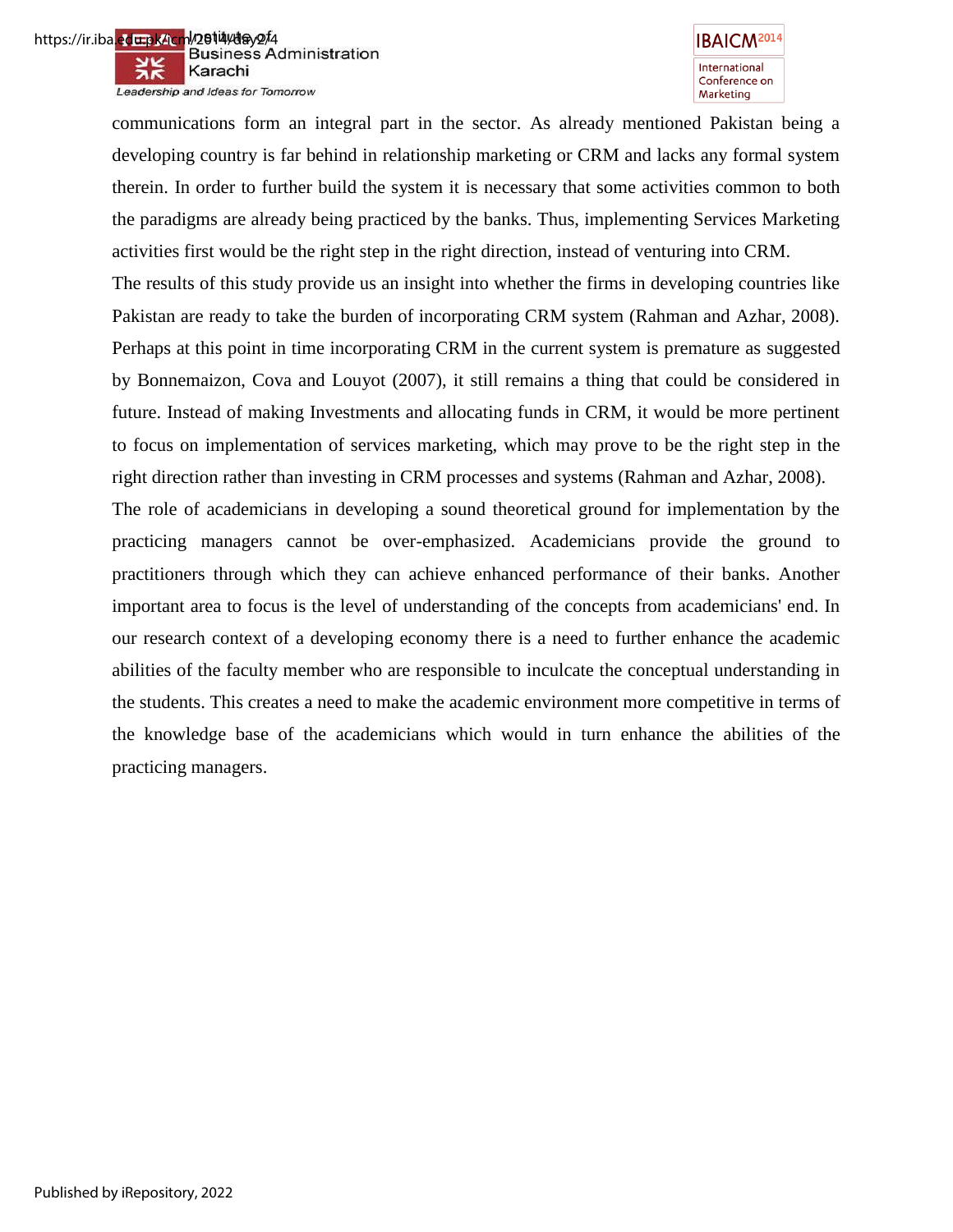https://ir.iba<mark>.ed⊞pk/icm<sup>l/</sup>2614/day2<sup>/</sup>4</mark><br>Business Administration Karachi Leadership and Ideas for Tomorrow



# **References**

- Beckett-Camarata, E.J., Camarata, M.R. and Barker, R.T. 1998. "Integrating internal and external customer relationships through relationship management: A strategic response to a changing global environment", *Journal of Business Research,* Vol 41, pp.71-81
- Berry, L.L. 1983. "Relationship marketing", in Berry, L.L. and. Shostack, G.L. and Upah, G.D. (Eds), Emerging perspectives on services marketing, American Marketing Association: Chicago, pp.25-28
- Berry, L.L. and Parasuraman, A. 1993. "Building a new academic field the case of services marketing", *Journal of Retailing*, Vol 69 (Spring), pp.13-60
- Bessom, R.M. 1973. "Unique aspects of marketing services", Arizona Business Bulletin, No 9 (November), pp.14
- Blois, K.J. 1974. "The Marketing of Services: An Approach," *European Journal of Marketing*, Vol 8 No 2, pp.137-145
- Bonnemaizon, A., Cova, B. and Louyot, M. 2007. "Relationship marketing in 2015: A delphi approach", *European Management Journal*, Vol 25 No 1, pp. 50-59
- Boulding, W., Staelin, R., Ehret, M. and Johnston, W.J. 2005. "A CRM Roadmap: What is known, potential pitfalls, and where to go", *Journal of Marketing*, Vol 69 (October), 155- 156
- Bowen, D.E., Siehl, C. and Schneider, B. 1989. "A framework for analyzing customer service organizations in manufacturing", *Academy of Management Review*, Vol 14 No 1, pp. 75 - 95
- Chase, R.B. and Bowen, D.E. 1991. "Service quality and the service delivery system", in Brown, S.W., Gummesson, E., Edwardsson, B. and Gustavsson, B. (Eds.), *Service quality,* Lexington Books: Lexington, MA, pp. 157–178
- Dawar, N. and Frost, T. 1999. "Competing with giants", Harvard Business Review, March April, pp.119-129.
- Dawson, L.M. 1985. "Marketing to less developed countries", *Journal of Small Business Management*, Vol 23
- Day, G.S. 1994. "The capabilities of market-driven organizations," *Journal of Marketing*, Vol 58 No 4, pp. 37-52
- de Sola Pool, Ithiel. 1959. "Trends in Content Analysis," Urbana: University of Illinois Press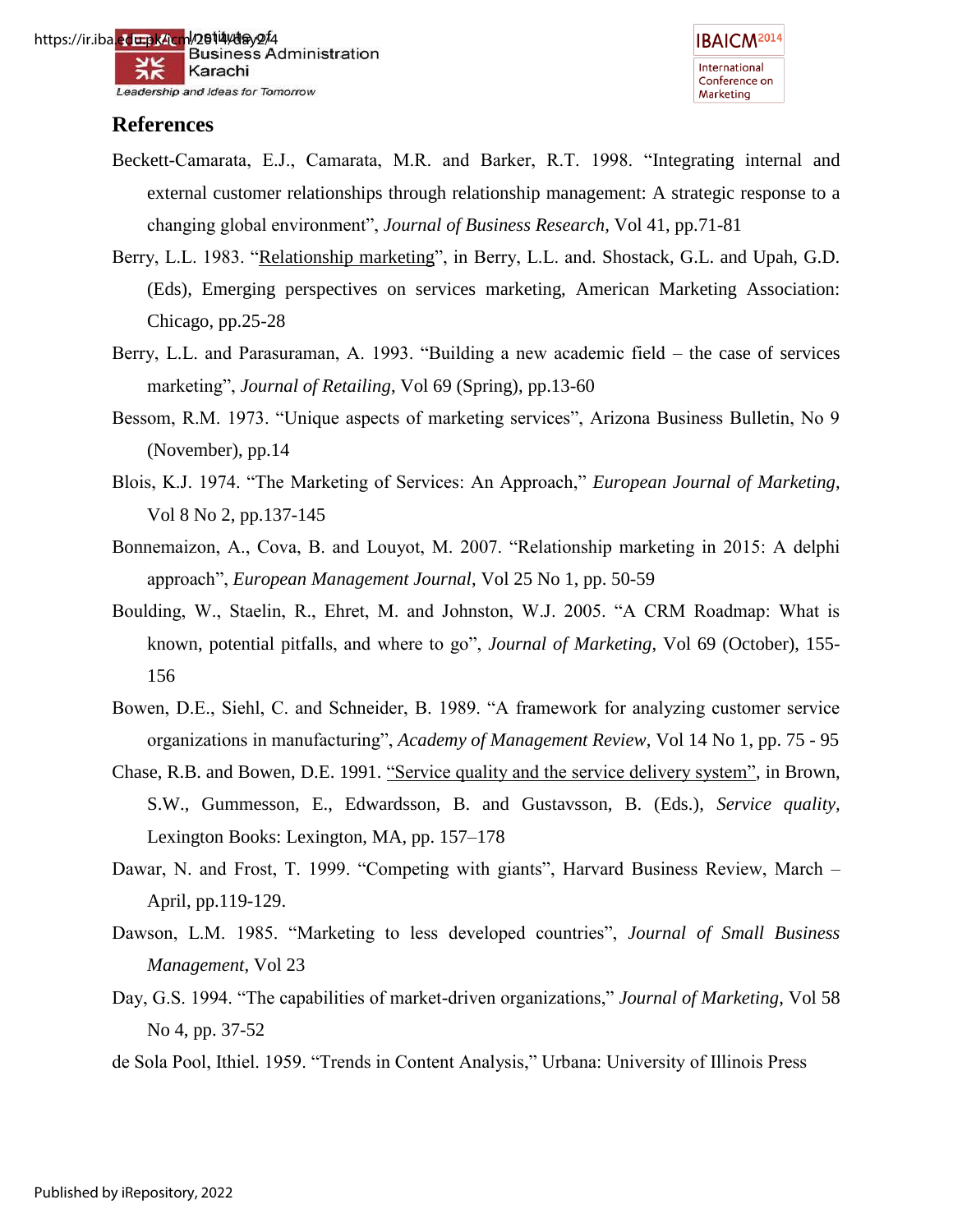- Dibb, S. and Meadows, M. 2004. "Relationship marketing and CRM: a financial services case study*", Journal of Strategic Marketing*, Vol 12 (June), pp.111-125
- Dickie, J. 2005. "Does CRM = Sales Effectiveness or Sales Ineffectiveness?", ITToolbox, Scottsdale, AZ, August 4 (available at crm.ittoolbox.com/documents/document.asp?I=3604)
- Erffmeyer, R.C.and Johnson, D.A. 2001. "An exploratory study of sales force automation practices: Expectations and realities", *Journal of Personal Selling & Sales Management*, Vol 21 No 2, pp.167-175
- Glazer, R. 1997. "Strategy and structure in information-intensive markets: The relationship between marketing and IT", *Journal of Market Focused Management*, Vol 2 No 1, pp. 65- 81
- Gronroos, C. 1982. "An applied services marketing theory", *European Journal of Marketing*, Vol 16 No 7, pp. 30-41
- Gronroos, C. 1994. "From scientific management to service management. A management perspective of the age of service competition," *International Journal of Service Industry Management*, Vol 5 No 1, pp.5-20
- Gronroos, C. 1994., "Quo Vadis, Marketing? Toward a relationship marketing paradigm," *Journal of Marketing Management*, Vol10 No 5, 347-60
- Hair et al., 2006. "Mutivariate Data Analysis", 6th Ed., Pearson Prentice Hall: New Jersey
- Hoffman, N.P. 2000. "An examination of the sustainable competitive advantage concept: Past, present and future", Academy of Marketing Science Review, Vol 2000 No 4
- Hunt, S.D. and Morgan, R.M. 1995. "The comparative advantage theory of competition", *Journal of Marketing,* Vol 59 (April), pp. 1-15
- Jain, S.C. 2005. "CRM shifts the paradigm", *Journal of Strategic Marketing,* Vol 13 (December), pp. 275-291
- Johnson, J.W. 1996. "Linking employee perceptions of service climate to customer satisfaction", *Personnel Psychology*, Vol 49, pp. 831-851
- Kale, S.H. 2004. "CRM failure and the seven deadly sins", *Marketing Management*, Vol 13 (September – October), pp.42-46
- Kohli, A.K. and Jaworski, B.J. 1990. "Market orientation: the construct, research propositions, and managerial implications," *Journal of Marketing*, Vol 54, pp. 1-18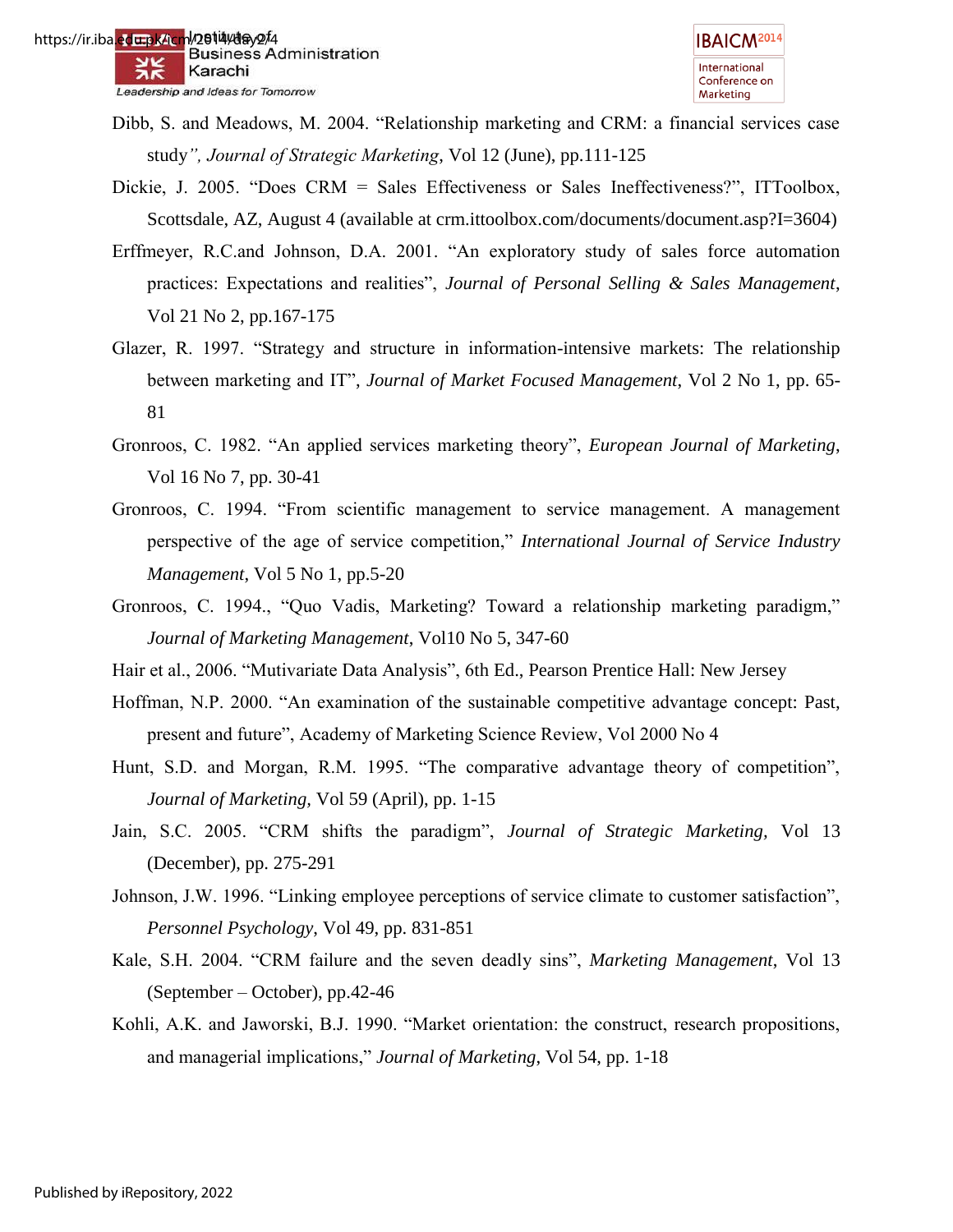- *Liao, H. and Chuang, A. 2004. "*A multilevel investigation of factors influencing employee service performance and customer outcomes*", Academy of Management Journal,* Vol 47 No 1, pp.41-58
- Lovelock, C.H. 1983. "Classifying services to gain strategic marketing insights," *Journal of Marketing*, Vol 47 (Summer), pp. 9-20
- Narver, J.C. and Slater, S.F. 1990. "The effect of a market orientation on Business profitability", *Journal of Marketing*, October, pp. 20-35
- Nunnally, J.C. 1978. "Psychometric theory", 2<sup>nd</sup> ed., McGraw-Hill Book Company: New York
- Palmer, A. 1994. "Relationship Marketing: Back to Basics?," Journal of Marketing Management, Vol 10, pp. 571 – 579
- Parasuraman, A., Zeithaml, V.A. and Berry, L.L. 1985. "A conceptual model of service quality and its implications for future research", *Journal of Marketing*, Vol 49 (Fall), pp.41-50
- Parvatiyar, A. and Sheth, J.N. 2001. "Conceptual framework of customer relationship management*", in customer relationship management – Emerging concepts, tools and applications,* Sheth, J.N., Parvatiyar, A. and Shainesh, G., eds., Tata/ McGraw-Hill, New Delhi, India, pp. 3-25
- Payne, A. and Frow, P. 2005. "A strategic framework for customer relationship management", *Journal of Marketing*, Vol 69 (October), pp.167-176
- Peppers, D. and Rogers, M. 1995. "A new marketing paradigm", *Planning Review*, Vol 23 No 2, pp. 14-18
- Peppers, D., Rogers, M. and Dorf, B, 1999. "Is your company ready for one-to-one marketing?" *Harvard Business Review*, Vol 77 (January – February), pp. 151-60
- Plakoyiannaki, E. 2005. "How do organizational members perceive CRM? Evidence from a U.K. service firm", *Journal of Marketing Management*, Vol 21, pp.363-392
- Quinn, J B, Baruch, J.J. and Paquette, P.C. 1987, "Technology in Services" *Scientific American*, Vol 257 No 6, pp. 50-58
- Rahman, S. and Azhar, S.M. 2008. "CRM or Service Marketing: Is there a choice in developing market economies?," *International Review of Business Research Papers*, Vol 4 No 2, pp.249 – 264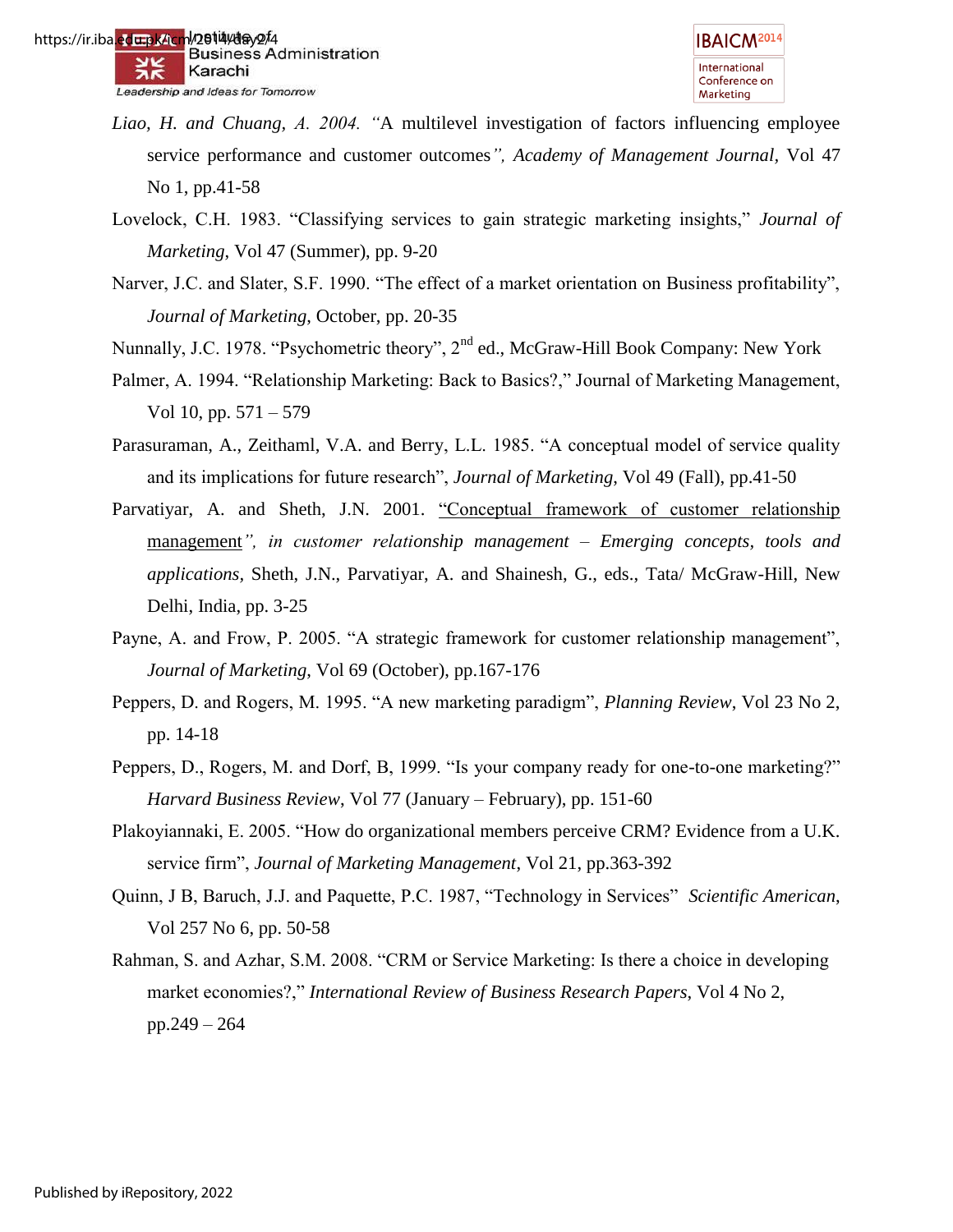Raman, P., Wittmann, C.M. and Rauseo, N.A. 2006. "Leveraging CRM for sales: The role of organizational capabilities in successful CRM implementation", *Journal of Personal Selling & Sales Management*, Vol 26 No 1, pp. 39-53

Rathmell, J.M. 1974. "Marketing in the service sector", *Winthrop Publishers, Cambridge, Mass.* 

- Reichheld, F. F. and Sasser, W.E. Jr. 1990. "Zero Defections: Quality Comes to Services," *Harvard Business Review*, Vol 68 (September–October), pp. 105–111Perrien, J. and Ricard, L. 1995. The meaning of a marketing relationship: a pilot study," Industrial Marketing Management, Vol 24, pp. 37 – 43
- Reinartz, W., Krafft, M. and Hoyer, W.D. 2004. "The customer relationship management process: Its measurement and impact on performance", *Journal of Marketing Research*, Vol 41 (August), pp.293-305
- Ryals, L. and Payne, A. 2001. "Customer relationship management in financial services: towards information-enabled relationship marketing", *Journal of Strategic Marketing*, Vol 9 , pp.3- 27
- Schmit, M.J. and Allscheid, S.P. 1995. "Employee attitudes and customer satisfaction: Making theoretical and empirical connections", *Personnel Psychology,* Vol 48, pp. 521-536
- Schneider, B. (2004). Welcome to the world of services management. Academy of Management Executive, 18, 144-150.
- Subramony, M., Beehr, T.A. and Johnson, C.M. 2004. "Employee and customer perceptions of service quality in an Indian firm", *Applied Psychology: An International Review*, Vol 53 No 2, pp.311-327
- Taylor, S.A. and Baker, T.L. 1994. "An assessment of the relationship between service quality and customer satisfaction in the formation of consumers" purchase intentions", *Journal of Retailing*, Vol 70 No 2, pp. 163-178
- Thompson, B. 2003. "What is CRM? Customer think guide to real CRM", White Paper, CRMGuru.com, San Francisco (available at [www.crmguru.com/](http://www.crmguru.com/) member/ papers/ guide.pdf)
- Turnbull, P.W. and Valla, J.P. 1990. Strategic planning in industrial marketing an interaction approach," in: D. Ford (ed) Understanding Business Markets: Interaction Relationships and Networks, London: Academic Press